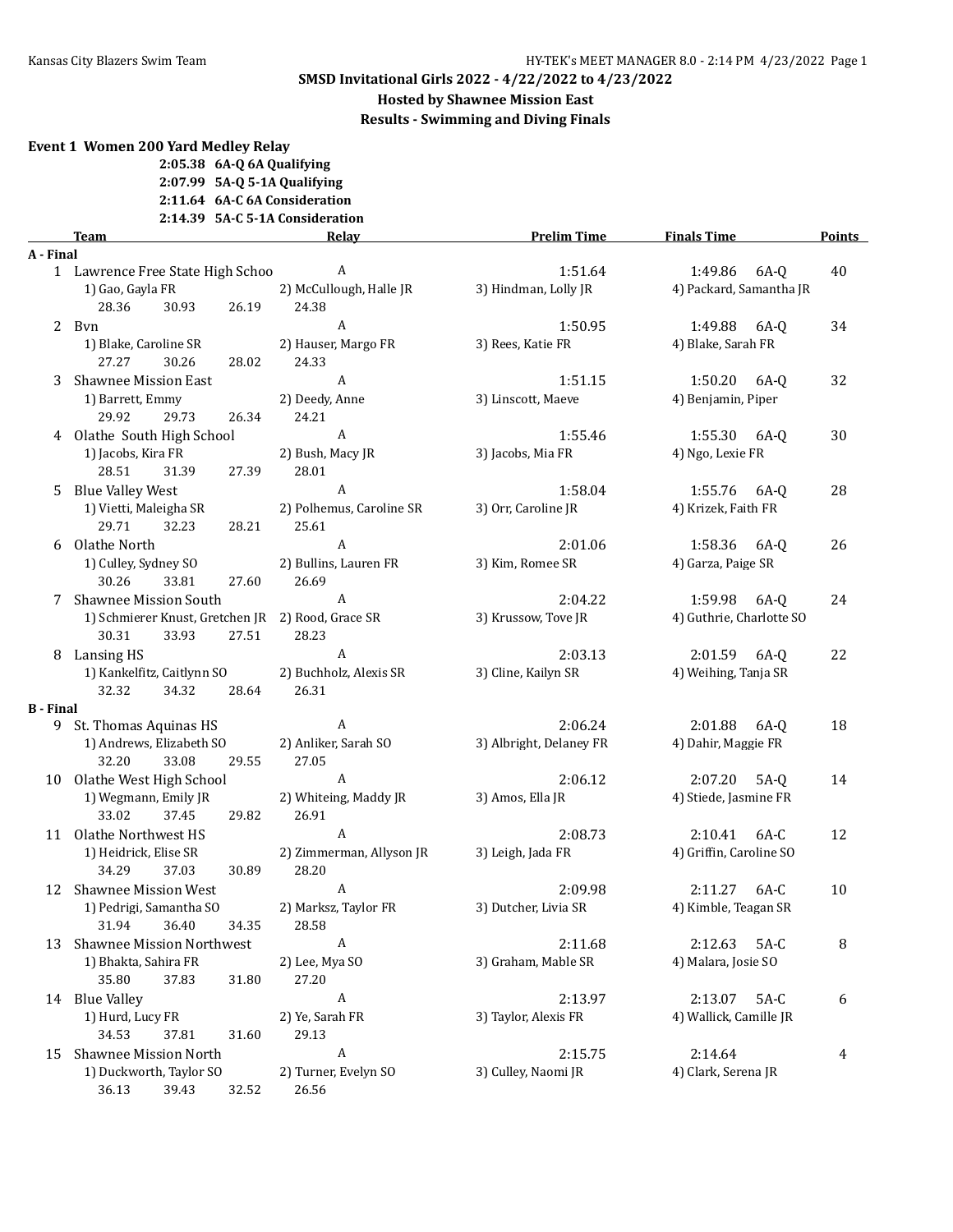### **Hosted by Shawnee Mission East**

### **Results - Swimming and Diving Finals**

### **Preliminaries ... (Event 1 Women 200 Yard Medley Relay)**

|           | Team                                    |       |                                 |                     | <b>Relay</b>                      | <b>Prelim Time</b>             | <b>Finals Time</b>      |        | <b>Points</b> |
|-----------|-----------------------------------------|-------|---------------------------------|---------------------|-----------------------------------|--------------------------------|-------------------------|--------|---------------|
|           | <b>Preliminaries</b>                    |       |                                 |                     |                                   |                                |                         |        |               |
|           | --- Byn                                 |       |                                 |                     | B                                 | 2:07.02                        | X                       |        |               |
|           | 1) Mitchell, Reagan SO                  |       |                                 | 2) Logan, Lily FR   |                                   | 3) Gaebler, Emma JR            | 4) Zell, Claire FR      |        |               |
|           | <b>Blue Valley West</b>                 |       |                                 |                     | B                                 | 2:22.73                        | X                       |        |               |
|           | 1) Xue, Rebecca SO                      |       |                                 | 2) Reddy, Sana FR   |                                   | 3) Lewis, Becca SR             | 4) Coughlin, Katie FR   |        |               |
|           | <b>Shawnee Mission East</b>             |       |                                 |                     | B                                 | 2:00.98                        | X                       |        |               |
|           | 1) Reiser, Caroline                     |       |                                 |                     | 2) Nachtigal, Calliegh            | 3) Sandstrom, Caroline         | 4) Garrison, Francie    |        |               |
|           | Olathe Northwest HS                     |       |                                 |                     | B                                 | 2:20.39                        | X                       |        |               |
|           | 1) Mairet, Taylor JR                    |       |                                 | 2) Huang, Reeny SR  |                                   | 3) Sanders, Susan FR           | 4) Garlick, Allie JR    |        |               |
|           | St. Thomas Aquinas HS                   |       |                                 |                     | B                                 | 2:21.75                        | X                       |        |               |
|           | 1) Kopp, Emmy FR                        |       |                                 | 2) Earp, Issy JR    |                                   | 3) Cole, Ann JR                | 4) Rodriguez, Ivonne FR |        |               |
| $--$      | Lansing HS                              |       |                                 |                     | B                                 | 2:21.48                        | X                       |        |               |
|           | 1) Yedlinsky, Anna FR                   |       |                                 | 2) Platt, Hannah JR |                                   | 3) Pierce-Connel, Brookelin SO | 4) Mikijanis, Izzy JR   |        |               |
|           | Lawrence Free State High Schoo          |       |                                 |                     | B                                 | 2:11.68                        | X                       |        |               |
|           | 1) Hossler, Abbey SR                    |       |                                 | 2) Khosh, Mina SR   |                                   | 3) Outcalt, Lillie FR          | 4) Fowle, Camryn FR     |        |               |
|           | Olathe South High School                |       |                                 |                     | B                                 | DQ                             | X                       |        |               |
|           | 1) Swilor, Kendall SR                   |       |                                 | 2) Giles, Elisa JR  |                                   | 3) Reno, Brenley SR            | 4) Swaney, Olivia SR    |        |               |
|           |                                         |       |                                 |                     |                                   |                                |                         |        |               |
|           | <b>Event 2 Women 200 Yard Freestyle</b> |       |                                 |                     |                                   |                                |                         |        |               |
|           |                                         |       | 2:07.23 6A-Q 6A Qualifying      |                     |                                   |                                |                         |        |               |
|           |                                         |       | 2:12.25 5A-Q 5-1A Qualifying    |                     |                                   |                                |                         |        |               |
|           |                                         |       | 2:13.59 6A-C 6A Consideration   |                     |                                   |                                |                         |        |               |
|           | <b>Name</b>                             |       | 2:18.86 5A-C 5-1A Consideration | Yr School           |                                   | <b>Prelim Time</b>             | <b>Finals Time</b>      |        | <b>Points</b> |
| A - Final |                                         |       |                                 |                     |                                   |                                |                         |        |               |
|           | 1 Jacobs, Kira                          |       |                                 |                     | FR Olathe South High School       | 1:56.95                        | 1:56.39                 | $6A-Q$ | 20            |
|           | 27.14                                   | 29.24 | 29.87                           | 30.14               |                                   |                                |                         |        |               |
|           | 2 Packard, Samantha                     |       |                                 |                     | JR Lawrence Free State High Schoo | 2:01.28                        | 1:59.26                 | $6A-Q$ | 17            |
|           | 27.11                                   | 29.74 | 31.23                           | 31.18               |                                   |                                |                         |        |               |
| 3         | Schmidt, Emma                           |       |                                 |                     | SR Blue Valley                    | 2:01.78                        | 2:02.40                 | 6A-Q   | 16            |
|           | 28.64                                   | 30.66 | 31.70                           | 31.40               |                                   |                                |                         |        |               |
|           | 4 Vietti, Maleigha                      |       |                                 |                     | SR Blue Valley West               | 2:05.10                        | 2:05.06                 | $6A-Q$ | 15            |
|           | 28.84                                   | 31.67 | 32.19                           | 32.36               |                                   |                                |                         |        |               |
| 5.        | Barton, Charlotte                       |       |                                 | FR Bvn              |                                   | 2:05.33                        | 2:05.11                 | $6A-Q$ | 14            |
|           | 28.56                                   | 31.64 | 32.52                           | 32.39               |                                   |                                |                         |        |               |
|           | Culley, Sydney                          |       |                                 |                     | SO Olathe North                   | 2:09.99                        | 2:06.09                 |        | 13            |
| 6         | 28.79                                   | 31.93 | 32.73                           | 32.64               |                                   |                                |                         | $6A-Q$ |               |
| 7         | Howard, Ella                            |       |                                 |                     | <b>Shawnee Mission East</b>       |                                |                         |        | 12            |
|           | 28.33                                   | 31.61 | 33.35                           | 33.05               |                                   | 2:06.06                        | 2:06.34                 | $6A-Q$ |               |
|           | 8 Wong, Carrie                          |       |                                 |                     | FR Olathe Northwest HS            | 2:09.61                        | 2:09.83                 | $5A-Q$ | 11            |
|           | 29.10                                   | 32.43 | 33.91                           | 34.39               |                                   |                                |                         |        |               |
| B - Final |                                         |       |                                 |                     |                                   |                                |                         |        |               |
|           | 9 Gunderman, Meg                        |       |                                 |                     | Shawnee Mission East              | 2:11.64                        | 2:06.93                 | 6A-Q   | 9             |
|           | 28.76                                   | 32.26 | 33.28                           | 32.63               |                                   |                                |                         |        |               |
|           | 10 King, Abby                           |       |                                 |                     | SR Olathe Northwest HS            | 2:10.44                        | 2:09.15                 | $5A-Q$ | 7             |
|           | 29.42                                   | 32.76 | 33.62                           | 33.35               |                                   |                                |                         |        |               |
|           | 11 Gifford, Izzy                        |       |                                 |                     | SR Blue Valley West               | 2:12.14                        | 2:09.41                 | $5A-Q$ |               |
|           | 29.58                                   | 32.55 | 33.63                           | 33.65               |                                   |                                |                         |        | 6             |
|           | 12 Bullock, Charlotte                   |       |                                 |                     | FR St. Thomas Aquinas HS          | 2:14.15                        | 2:10.63                 |        |               |
|           | 29.62                                   | 32.98 | 34.04                           | 33.99               |                                   |                                |                         | $5A-Q$ | 5             |
|           | 13 Rabin, Alayna                        |       |                                 |                     | SO Blue Valley                    | 2:10.43                        | 2:11.03                 | $5A-Q$ | 4             |
|           | 29.59                                   | 33.11 | 34.37                           | 33.96               |                                   |                                |                         |        |               |
|           |                                         |       |                                 |                     |                                   |                                |                         |        |               |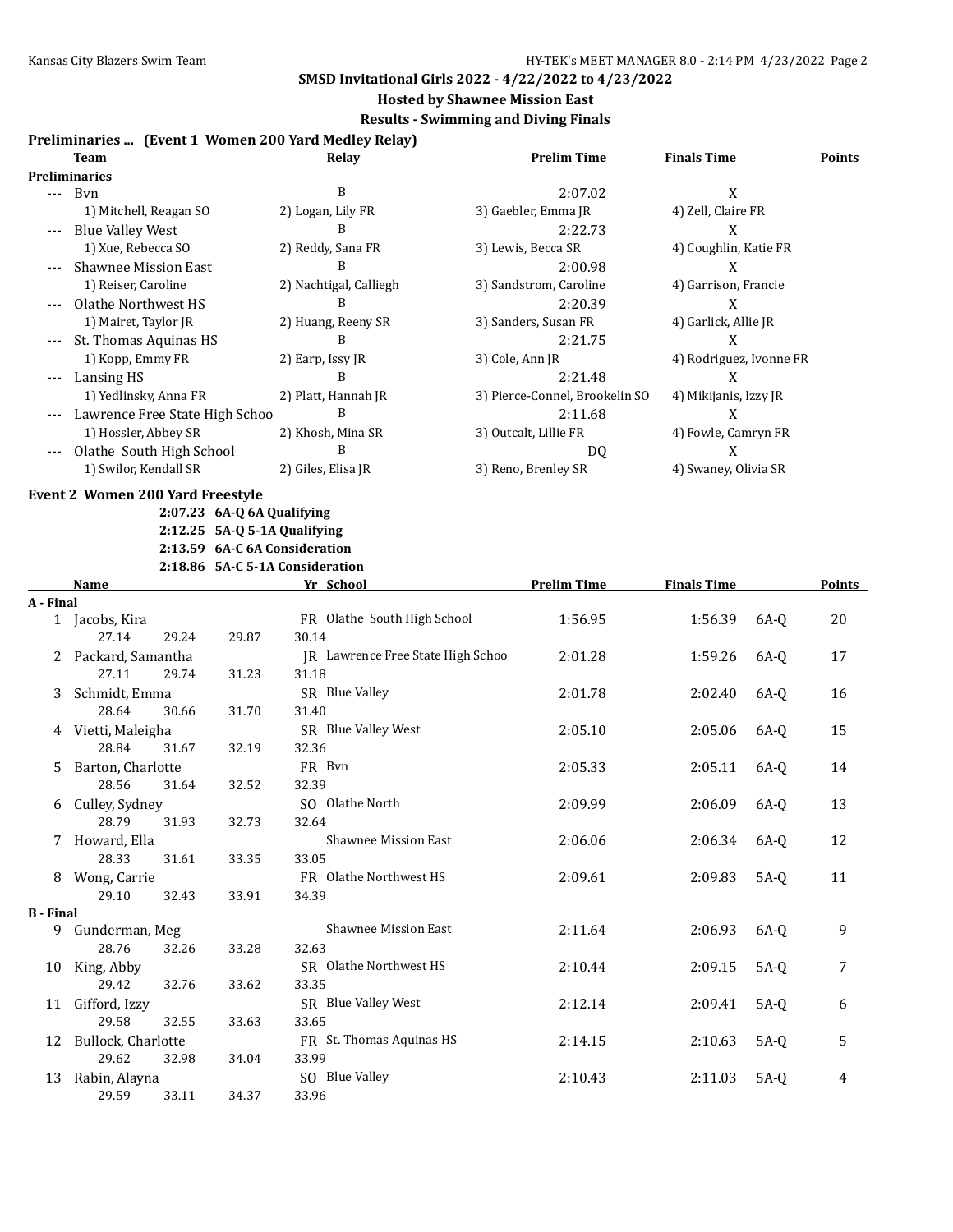### **Hosted by Shawnee Mission East Results - Swimming and Diving Finals**

# **B - Final ... (Event 2 Women 200 Yard Freestyle)**

|       | Name                             |       |       |       | Yr School                        | Prelim Time | <b>Finals Time</b> |        | <b>Points</b> |
|-------|----------------------------------|-------|-------|-------|----------------------------------|-------------|--------------------|--------|---------------|
| 14    | Hadel, Izzy                      |       |       |       | SR Byn                           | 2:11.43     | 2:11.69            | 5A-0   | 3             |
|       | 29.35                            | 33.37 | 34.96 | 34.01 |                                  |             |                    |        |               |
| 15    | Johnson, Ellie                   |       |       |       | SR Lansing HS                    | 2:11.43     | 2:12.65            | 6A-C   | 2             |
|       | 29.11                            | 32.54 | 34.35 | 36.65 |                                  |             |                    |        |               |
| 16    | McNamara, Grace                  |       |       |       | SR Blue Valley West              | 2:13.18     | 2:15.63            | $5A-C$ | $\mathbf{1}$  |
|       | 30.85                            | 34.13 | 35.62 | 35.03 |                                  |             |                    |        |               |
|       | <b>Preliminaries</b>             |       |       |       |                                  |             |                    |        |               |
| 17    | Schneweis, Bella                 |       |       | SO.   | Blue Valley                      | 2:14.45     |                    |        |               |
| 18    | Griffin, Caroline                |       |       | SO.   | Olathe Northwest HS              | 2:14.61     |                    |        |               |
| 19    | Kingsley, Kirbi                  |       |       | SR.   | Bvn                              | 2:14.78     |                    |        |               |
| 20    | Jackson, Emma                    |       |       | SR    | Lansing HS                       | 2:15.33     |                    |        |               |
| 21    | York, Isabelle                   |       |       | SR    | <b>Blue Valley West</b>          | 2:17.40     |                    |        |               |
| 22    | Ireland, Peighton                |       |       |       | <b>Shawnee Mission East</b>      | 2:18.52     |                    |        |               |
| 23    | Robertson, Alexandra             |       |       | SO.   | Bvn                              | 2:19.41     |                    |        |               |
| 24    | Zastrow, Ashley                  |       |       |       | <b>Shawnee Mission East</b>      | 2:20.18     |                    |        |               |
| 25    | Wegmann, Emily                   |       |       | IR    | Olathe West High School          | 2:22.17     |                    |        |               |
| 26    | Jones, Elizabeth                 |       |       | SO.   | Olathe Northwest HS              | 2:23.22     |                    |        |               |
| 27    | Wissel, Carleigh                 |       |       | IR    | Shawnee Mission South            | 2:26.46     |                    |        |               |
| 28    | Liebergen, Camille               |       |       | SO.   | <b>Blue Valley</b>               | 2:26.47     |                    |        |               |
| 29    | Khosh, Nisa Kay                  |       |       | SR    | Lawrence Free State High Schoo   | 2:26.87     |                    |        |               |
| 30    | Blair, Phoebe                    |       |       | IR    | Olathe South High School         | 2:27.05     |                    |        |               |
| 31    | Wilson, Hannah                   |       |       | IR    | <b>Shawnee Mission Northwest</b> | 2:32.97     |                    |        |               |
| 32    | Culley, Naomi                    |       |       | IR    | <b>Shawnee Mission North</b>     | 2:36.39     |                    |        |               |
| $---$ | Guthrie, Charlotte               |       |       | SO.   | <b>Shawnee Mission South</b>     | <b>DFS</b>  |                    |        |               |
|       | <b>Event 3 Women 200 Yard IM</b> |       |       |       |                                  |             |                    |        |               |

### **2:24.55 6A-Q 6A Qualifying**

**2:31.44 5A-Q 5-1A Qualifying**

**2:31.78 6A-C 6A Consideration 2:39.02 5A-C 5-1A Consideration**

|                  | <b>Name</b>       |       |       | Yr School                         | <b>Prelim Time</b> | <b>Finals Time</b> |        | Points |
|------------------|-------------------|-------|-------|-----------------------------------|--------------------|--------------------|--------|--------|
| A - Final        |                   |       |       |                                   |                    |                    |        |        |
| $\mathbf{1}$     | McCullough, Halle |       |       | JR Lawrence Free State High Schoo | 2:15.56            | 2:13.46            | 6A-0   | 20     |
|                  | 29.39             | 34.31 | 36.87 | 32.89                             |                    |                    |        |        |
| 2                | Bush, Macy        |       |       | IR Olathe South High School       | 2:21.87            | 2:21.72            | 6A-0   | 17     |
|                  | 32.62             | 36.54 | 38.23 | 34.33                             |                    |                    |        |        |
| 3                | Stewart, Maddi    |       |       | JR Byn                            | 2:22.44            | 2:21.73            | 6A-Q   | 16     |
|                  | 29.50             | 35.28 | 41.54 | 35.41                             |                    |                    |        |        |
| 4                | Orr, Caroline     |       |       | IR Blue Valley West               | 2:20.10            | 2:23.55            | 6A-0   | 15     |
|                  | 29.72             | 37.45 | 42.60 | 33.78                             |                    |                    |        |        |
| 5.               | Bullins, Lauren   |       |       | FR Olathe North                   | 2:27.22            | 2:24.20            | 6A-0   | 14     |
|                  | 30.50             | 36.58 | 42.50 | 34.62                             |                    |                    |        |        |
| 6                | King, AnnMarie    |       |       | SO Olathe Northwest HS            | 2:27.33            | 2:26.11            | 5A-0   | 13     |
|                  | 31.82             | 37.15 | 43.13 | 34.01                             |                    |                    |        |        |
|                  | Monaghan, Lily    |       |       | JR St. Thomas Aquinas HS          | 2:26.29            | 2:27.32            | 5A-0   | 12     |
|                  | 30.68             | 37.29 | 43.99 | 35.36                             |                    |                    |        |        |
| 8                | Provost, Deanna   |       |       | IR Olathe West High School        | 2:26.77            | 2:29.94            | 5A-Q   | 11     |
|                  | 32.31             | 38.22 | 44.19 | 35.22                             |                    |                    |        |        |
| <b>B</b> - Final |                   |       |       |                                   |                    |                    |        |        |
| 9                | Rosenthal, Sadie  |       |       | SR Bvn                            | 2:28.94            | 2:27.91            | $5A-Q$ | 9      |
|                  | 30.74             | 37.31 | 43.96 | 35.90                             |                    |                    |        |        |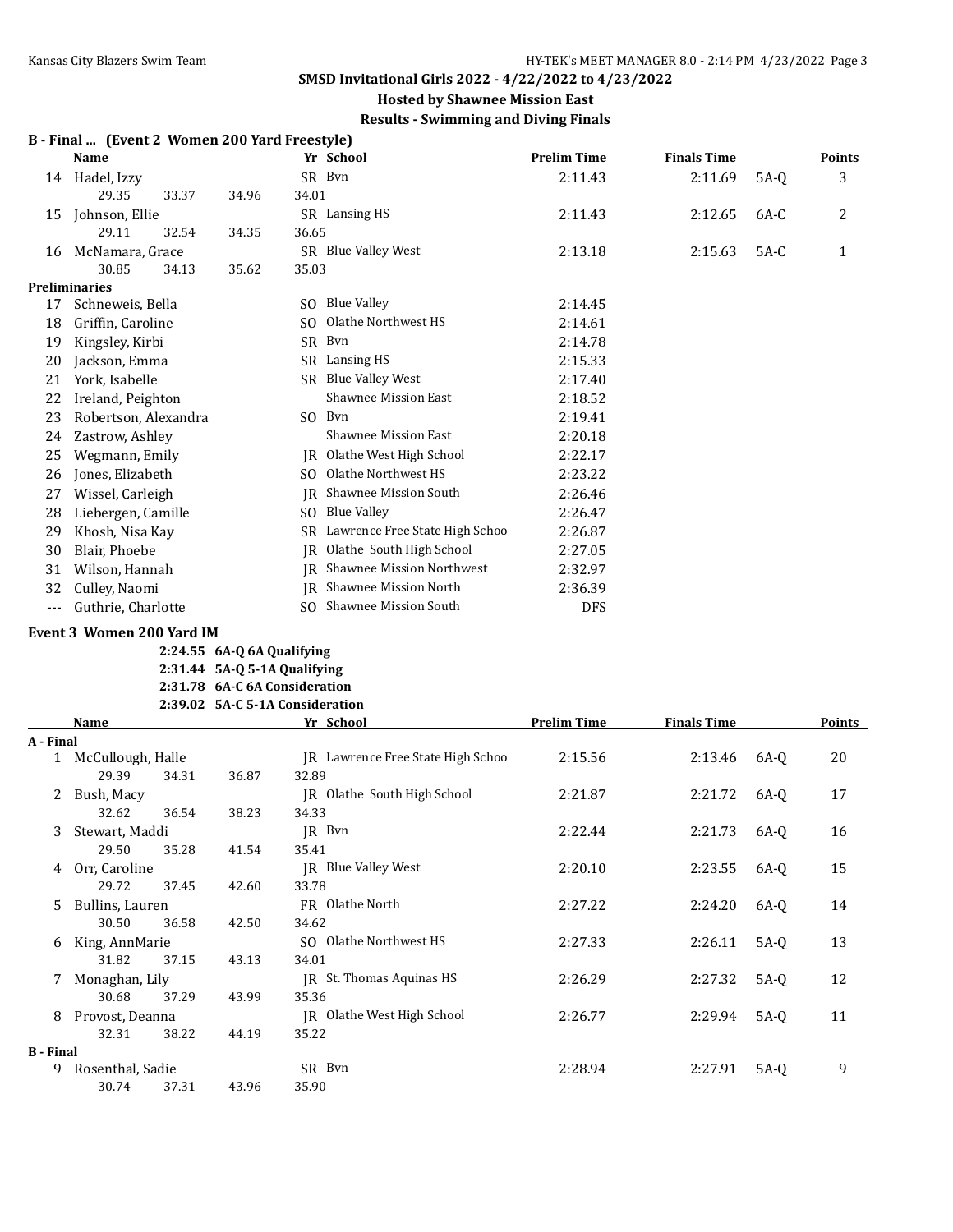### **Hosted by Shawnee Mission East Results - Swimming and Diving Finals**

#### **B - Final ... (Event 3 Women 200 Yard IM)**

|    | Name                      |       |       | Yr School                            | <b>Prelim Time</b> | <b>Finals Time</b> |        | <b>Points</b> |
|----|---------------------------|-------|-------|--------------------------------------|--------------------|--------------------|--------|---------------|
| 10 | Nachtigal, Calliegh       |       |       | <b>Shawnee Mission East</b>          | 2:27.97            | 2:29.45            | $5A-0$ | 7             |
|    | 32.33                     | 36.03 | 45.79 | 35.30                                |                    |                    |        |               |
| 11 | Schmierer Knust, Gretchen |       |       | <b>IR</b> Shawnee Mission South      | 2:34.66            | 2:29.66            | 5A-0   | 6             |
|    | 30.81                     | 35.02 | 50.65 | 33.18                                |                    |                    |        |               |
| 12 | Marksz, Taylor            |       |       | FR Shawnee Mission West              | 2:31.76            | 2:30.79            | 5A-0   | 5             |
|    | 33.84                     | 38.33 | 43.61 | 35.01                                |                    |                    |        |               |
| 13 | Clark, Serena             |       |       | <b>IR</b> Shawnee Mission North      | 2:30.23            | 2:31.48            | $6A-C$ | 4             |
|    | 32.31                     | 37.74 | 46.66 | 34.77                                |                    |                    |        |               |
| 14 | Ngo, Lexie                |       |       | FR Olathe South High School          | 2:34.62            | 2:32.50            | $5A-C$ | 3             |
|    | 33.16                     | 40.77 | 44.05 | 34.52                                |                    |                    |        |               |
| 15 | Albright, Delaney         |       |       | FR St. Thomas Aquinas HS             | 2:36.74            | 2:33.77            | $5A-C$ | 2             |
|    | 32.23                     | 37.54 | 48.08 | 35.92                                |                    |                    |        |               |
| 16 | Rees, Katie               |       |       | FR Bvn                               | 2:36.46            | 2:35.82            | $5A-C$ | $\mathbf{1}$  |
|    | 30.83                     | 41.12 | 48.10 | 35.77                                |                    |                    |        |               |
|    | Preliminaries             |       |       |                                      |                    |                    |        |               |
| 17 | Logan, Lily               |       |       | FR Bvn                               | 2:38.05            |                    |        |               |
| 18 | Kankelfitz, Caitlynn      |       |       | Lansing HS<br>SO.                    | 2:38.48            |                    |        |               |
| 19 | Whiteing, Maddy           |       |       | Olathe West High School<br>IR        | 2:39.08            |                    |        |               |
| 20 | Stiles, Rachael           |       |       | <b>Shawnee Mission East</b>          | 2:39.84            |                    |        |               |
| 21 | Bartholf, Ella            |       |       | <b>Blue Valley West</b><br>SO.       | 2:40.31            |                    |        |               |
| 22 | Ye, Sarah                 |       |       | <b>Blue Valley</b><br><b>FR</b>      | 2:42.47            |                    |        |               |
| 23 | Foote, Kristin            |       |       | <b>Blue Valley West</b><br><b>FR</b> | 2:42.53            |                    |        |               |
| 24 | Son, Yeabin               |       |       | <b>Blue Valley West</b><br>SO.       | 2:43.27            |                    |        |               |
| 25 | Heeren, Halle             |       |       | Olathe North<br>IR                   | 2:44.82            |                    |        |               |
| 26 | Heidrick, Elise           |       |       | Olathe Northwest HS<br>SR            | 2:52.58            |                    |        |               |
|    |                           |       |       |                                      |                    |                    |        |               |

#### **Event 4 Women 50 Yard Freestyle**

**26.29 6A-Q 6A Qualifying**

**26.84 5A-Q 5-1A Qualifying**

### **27.60 6A-C 6A Consideration 28.18 5A-C 5-1A Consideration**

|                  | Name              |           | Yr School                    | <b>Prelim Time</b> | <b>Finals Time</b> |        | <b>Points</b> |
|------------------|-------------------|-----------|------------------------------|--------------------|--------------------|--------|---------------|
| A - Final        |                   |           |                              |                    |                    |        |               |
|                  | Blake, Caroline   | SR.       | Bvn                          | 24.61              | 24.22              | 6A-0   | 20            |
| 2                | Benjamin, Piper   |           | Shawnee Mission East         | 24.77              | 24.46              | 6A-0   | 17            |
| 3                | Blake, Sarah      | FR        | Bvn                          | 25.41              | 25.33              | 6A-0   | 16            |
| 4                | Fink, Lydia       | SO.       | Olathe West High School      | 25.77              | 26.01              | 6A-0   | 15            |
| 5                | Snyder, Emily     | IR        | Blue Valley                  | 25.62              | 26.06              | 6A-0   | 14            |
| 6                | Krizek, Faith     | FR        | <b>Blue Valley West</b>      | 26.17              | 26.12              | 6A-0   | 13            |
|                  | Dahir, Maggie     | FR        | St. Thomas Aquinas HS        | 26.21              | 26.16              | 6A-0   | 12            |
| 8                | Masillonis, Siena | FR        | Bvn                          | 26.11              | 26.23              | 6A-0   | 11            |
| <b>B</b> - Final |                   |           |                              |                    |                    |        |               |
| 9                | Weihing, Tanja    | SR        | Lansing HS                   | 26.63              | 26.14              | 6A-0   | 9             |
| 10               | Krussow, Tove     | IR        | <b>Shawnee Mission South</b> | 27.00              | 26.40              | 5A-0   | 7             |
| 11               | Garrison, Francie |           | Shawnee Mission East         | 26.59              | 26.56              | 5A-0   | 6             |
| 12               | Ahmed, Zeina      | IR        | <b>Blue Valley West</b>      | 26.57              | 26.63              | 5A-0   | 5             |
| 13               | Stiede, Jasmine   | FR        | Olathe West High School      | 26.85              | 26.84              | 5A-0   | 4             |
| 14               | Hadel, Izzy       | <b>SR</b> | Bvn                          | 26.98              | 26.85              | 6A-C   | 3             |
| 15               | Cline, Kailyn     | SR        | Lansing HS                   | 26.90              | 27.12              | $6A-C$ | 2             |
| 16               | Branstrom, Emma   | SO.       | Olathe Northwest HS          | 26.89              | 27.73              | 5A-C   |               |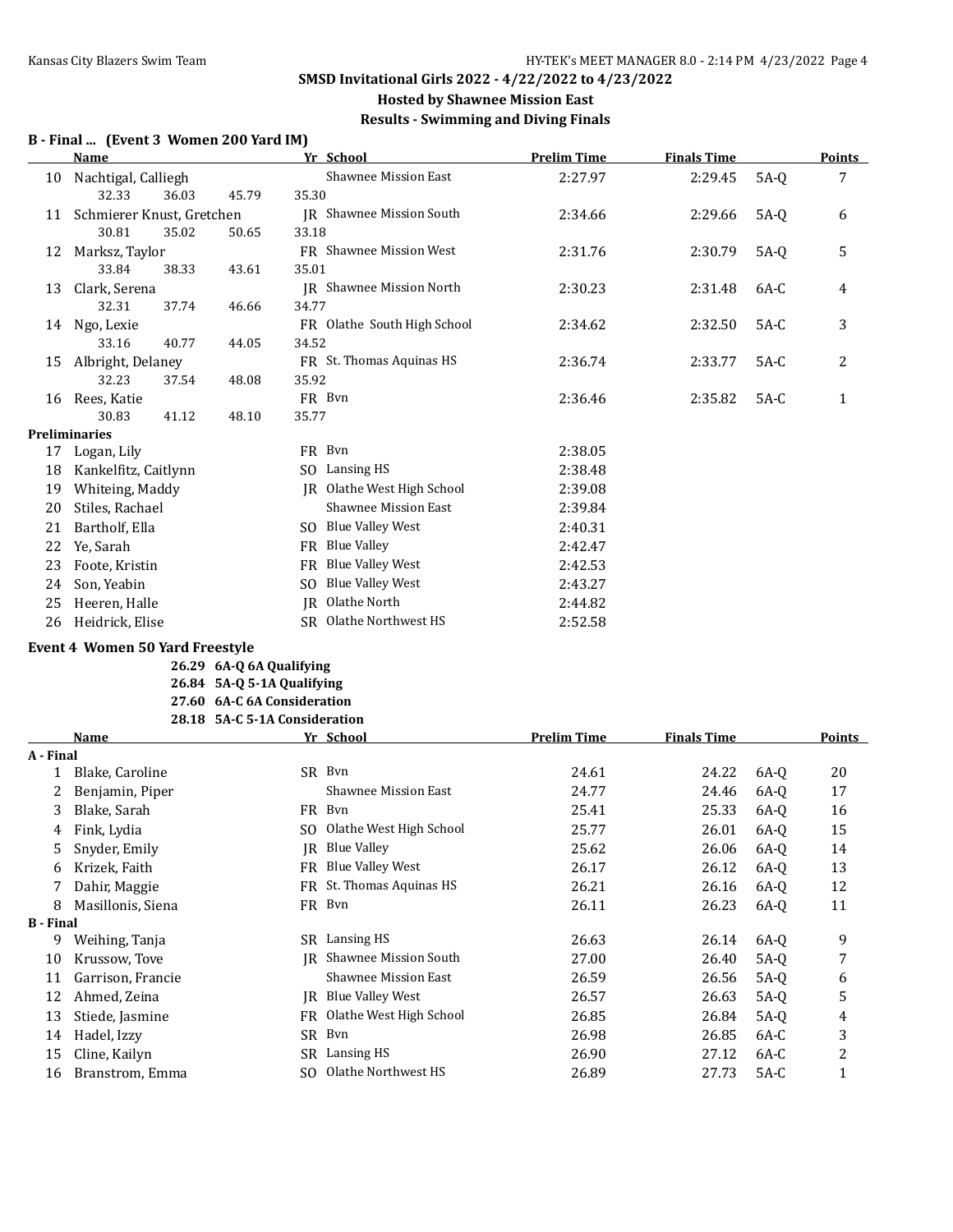# **Hosted by Shawnee Mission East**

|               | <b>Name</b>                       |                | Yr School                         | <b>Prelim Time</b> | <b>Finals Time</b>  | <b>Points</b> |
|---------------|-----------------------------------|----------------|-----------------------------------|--------------------|---------------------|---------------|
|               | <b>Preliminaries</b>              |                |                                   |                    |                     |               |
| 17            | Day, Emma                         |                | SR Lawrence Free State High Schoo | 27.07              |                     |               |
| 18            | Malara, Josie                     | SO.            | <b>Shawnee Mission Northwest</b>  | 27.19              |                     |               |
| 19            | Gildemeister, Annabelle           | SO.            | <b>Blue Valley West</b>           | 27.21              |                     |               |
| 20            | Kostner, Lucy                     |                | Shawnee Mission East              | 27.35              |                     |               |
| 21            | Liu, Silvia                       | IR             | Lawrence Free State High Schoo    | 27.45              |                     |               |
| 22            | Pedrigi, Samantha                 |                | SO Shawnee Mission West           | 27.73              |                     |               |
| 23            | Guy, Aidyn                        |                | FR Lawrence Free State High Schoo | 27.78              |                     |               |
| 24            | Taylor, Alexis                    | FR             | <b>Blue Valley</b>                | 27.89              |                     |               |
| 25            | Kostner, Kate                     |                | <b>Shawnee Mission East</b>       | 28.01              |                     |               |
| 26            | Kimble, Teagan                    | SR             | <b>Shawnee Mission West</b>       | 28.15              |                     |               |
| 27            | Garlick, Allie                    |                | JR Olathe Northwest HS            | 28.38              |                     |               |
| 28            | Mikijanis, Izzy                   | IR             | Lansing HS                        | 28.39              |                     |               |
| 29            | Nielsen, Kendall                  | IR             | Olathe North                      | 28.47              |                     |               |
| 30            | Fluke, Maddie                     | IR             | Olathe West High School           | 28.57              |                     |               |
| 31            | Tims, Maren                       | SO.            | <b>Shawnee Mission West</b>       | 28.73              |                     |               |
| 32            | Rood, Grace                       | SR             | Shawnee Mission South             | 28.83              |                     |               |
| 33            | Hossler, Abbey                    |                | SR Lawrence Free State High Schoo | 28.96              |                     |               |
| 34            | Zimmerman, Allyson                | IR             | Olathe Northwest HS               | 29.05              |                     |               |
| 35            | Wallick, Camille                  | JR             | <b>Blue Valley</b>                | 29.13              |                     |               |
| 36            | Reno, Brenley                     | SR             | Olathe South High School          | 29.31              |                     |               |
| 37            | Asbury, Isobel                    | S <sub>0</sub> | Shawnee Mission North             | 29.32              |                     |               |
| 38            | Sanders, Susan                    | FR             | Olathe Northwest HS               | 29.38              |                     |               |
| *39           | Wasco, Melody                     | S <sub>0</sub> | <b>Shawnee Mission South</b>      | 29.90              |                     |               |
| $*39$         | Hartel, Maddie                    | SO.            | Olathe West High School           | 29.90              |                     |               |
| 41            | Graham, Mable                     | SR             | <b>Shawnee Mission Northwest</b>  | 29.92              |                     |               |
| 42            | Lee, Mya                          | SO.            | <b>Shawnee Mission Northwest</b>  | 30.02              |                     |               |
| 43            | Duckworth, Taylor                 | SO             | Shawnee Mission North             | 30.05              |                     |               |
| 44            | Acheson, Amanda                   | IR             | <b>Blue Valley West</b>           | 30.24              |                     |               |
| 45            | Braga, Stephanie                  | IR             | Lansing HS                        | 30.42              |                     |               |
| 46            | Boos, Abby                        |                | FR St. Thomas Aquinas HS          | 30.48              |                     |               |
| 47            | Dreiling, Brooklynn               | IR             | Shawnee Mission West              | 30.62              |                     |               |
| 48            | Bergerat, Eden                    |                | FR Olathe North                   | 30.72              |                     |               |
| 49            | Swilor, Kendall                   | SR             | Olathe South High School          | 31.10              |                     |               |
| 50            | Giles, Elisa                      |                | JR Olathe South High School       | 31.28              |                     |               |
| 51            | Bhakta, Sahira                    |                | FR Shawnee Mission Northwest      | 31.52              |                     |               |
| 52            | Swaney, Olivia                    |                | SR Olathe South High School       | 31.53              |                     |               |
| 53            | Cleveland, Sadie                  | FR             | Olathe North                      | 32.21              |                     |               |
| $---$         | McCabe, Georgia                   | SO.            | Shawnee Mission South             | DQ                 |                     |               |
|               |                                   |                |                                   |                    |                     |               |
|               | <b>Event 5 Women 1 mtr Diving</b> |                |                                   |                    |                     |               |
|               | <b>Name</b>                       |                | Yr School                         | <b>Semis Score</b> | <b>Finals Score</b> | <b>Points</b> |
| <b>Finals</b> | Scott, Riley                      |                | Shawnee Mission East              | 265.15             | 375.45              | 20            |
| 1<br>2        | Paprocki, Abby                    | FR.            | St. Thomas Aquinas HS             | 255.30             | 349.80              | 17            |
|               | Stanley, Delaney                  | SR             | Olathe North                      |                    |                     |               |
| 3             | Lawler, Rose                      | IR             | <b>Blue Valley West</b>           | 255.55             | 348.00<br>339.65    | 16<br>15      |
| 4<br>5        | Driever, Meaghan                  | IR             | Shawnee Mission North             | 247.75<br>247.25   | 336.50              | 14            |
|               | Gross, Nicole                     | IR             | <b>Blue Valley West</b>           |                    |                     | 13            |
| 6             | Hurley, Addy                      | SO             | Olathe Northwest HS               | 246.85             | 335.30              |               |
| 7             |                                   |                | Olathe Northwest HS               | 254.85             | 331.95              | 12            |
| 8             | Todd, Mikayla                     | IR             |                                   | 221.80             | 323.35              | 11            |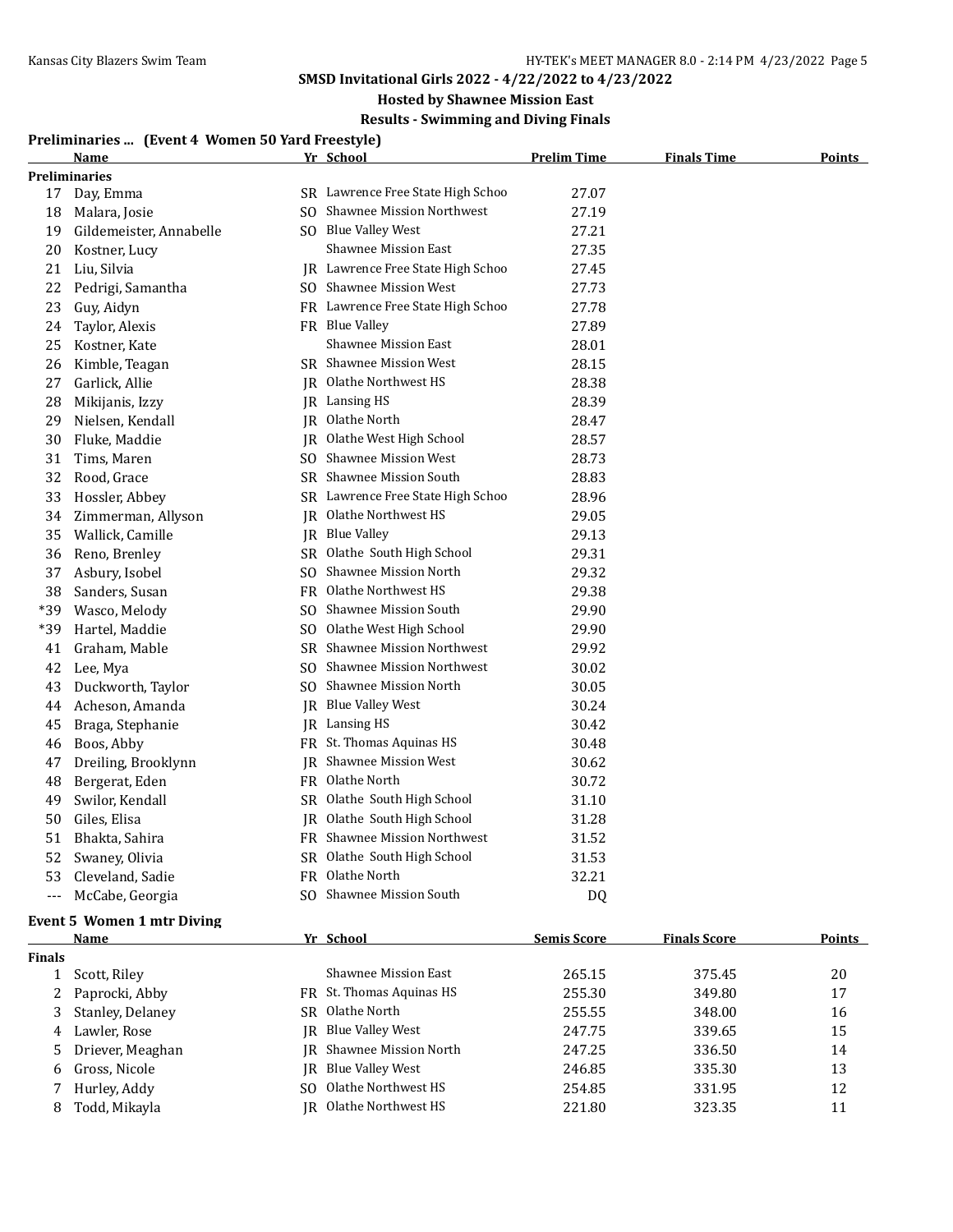### **Hosted by Shawnee Mission East**

# **Results - Swimming and Diving Finals**

### **Finals ... (Event 5 Women 1 mtr Diving)**

|             | <b>Name</b>       |      | Yr School                      | <b>Semis Score</b> | <b>Finals Score</b> | <b>Points</b> |
|-------------|-------------------|------|--------------------------------|--------------------|---------------------|---------------|
| 9           | Layman, Reese     |      | IR Olathe North                | 234.10             | 315.55              | 9             |
| 10          | Pittman, Ashley   | IR   | Blue Valley West               | 232.90             | 313.25              |               |
| 11          | Skorupan, Madi    | IR   | Blue Valley West               | 233.10             | 299.80              | 6             |
| 12          | Hardgree, Abby    |      | SO St. Thomas Aquinas HS       | 221.45             | 299.70              | 5             |
| 13          | Hesse, Xen        |      | SR Shawnee Mission North       | 227.75             | 298.85              | 4             |
| 14          | Goettsch. Claire  |      | <b>Shawnee Mission East</b>    | 230.75             | 297.40              | 3             |
| 15          | Hakes, Eden       | IR   | Mill Valley                    | 235.75             | 287.80              |               |
| 16          | Crosser, Macy     |      | Shawnee Mission East           | 217.60             | 285.05              |               |
| Semi-Finals |                   |      |                                |                    |                     |               |
| 17          | Christian, Karly  |      | Shawnee Mission East           | 202.55             |                     |               |
| 18          | Finkeldei, Chaney | SR - | Lawrence Free State High Schoo | 202.30             |                     |               |
| 19          | Boyd, Ada         |      | FR Byn                         | 194.65             |                     |               |
| 20          | Braun, Rachel     |      | JR Byn                         | 192.75             |                     |               |

### **Event 6 Women 100 Yard Butterfly**

**1:05.26 6A-Q 6A Qualifying**

**1:07.95 5A-Q 5-1A Qualifying**

#### **1:08.52 6A-C 6A Consideration 1:11.35 5A-C 5-1A Consideration**

|                  | <b>Name</b>                  |       | Yr School                         | <b>Prelim Time</b> | <b>Finals Time</b> |        | Points |
|------------------|------------------------------|-------|-----------------------------------|--------------------|--------------------|--------|--------|
| A - Final        |                              |       |                                   |                    |                    |        |        |
|                  | 1 Deedy, Anne<br>26.92       | 30.00 | <b>Shawnee Mission East</b>       | 58.43              | 56.92              | 6A-0   | 20     |
| 2                | Linscott, Maeve<br>27.77     | 31.72 | <b>Shawnee Mission East</b>       | 58.96              | 59.49              | $6A-Q$ | 17     |
| 3                | Hindman, Lolly<br>27.23      | 32.74 | JR Lawrence Free State High Schoo | 59.85              | 59.97              | $6A-Q$ | 16     |
| 4                | Benjamin, Piper<br>27.76     | 33.29 | <b>Shawnee Mission East</b>       | 1:02.22            | 1:01.05            | $6A-Q$ | 15     |
| 5                | Jacobs, Mia<br>28.53         | 33.24 | FR Olathe South High School       | 1:01.72            | 1:01.77            | $6A-Q$ | 14     |
| 6                | Gao, Gayla<br>30.11          | 32.86 | FR Lawrence Free State High Schoo | 1:03.70            | 1:02.97            | $6A-Q$ | 13     |
|                  | Wong, Carrie<br>29.87        | 33.53 | FR Olathe Northwest HS            | 1:03.47            | 1:03.40            | 6A-0   | 12     |
| 8                | Orr, Caroline<br>29.66       | 34.93 | IR Blue Valley West               | 1:03.02            | 1:04.59            | $6A-Q$ | 11     |
| <b>B</b> - Final |                              |       |                                   |                    |                    |        |        |
| 9                | Kim, Romee<br>29.44          | 33.59 | SR Olathe North                   | 1:04.30            | 1:03.03            | $6A-Q$ | 9      |
| 10               | Patterson, Abi<br>29.57      | 34.69 | IR Byn                            | 1:04.55            | 1:04.26            | 6A-Q   | 7      |
| 11               | Sandstrom, Caroline<br>30.28 | 35.17 | <b>Shawnee Mission East</b>       | 1:05.72            | 1:05.45            | $5A-Q$ | 6      |
| 12               | King, Abby<br>31.39          | 34.75 | SR Olathe Northwest HS            | 1:05.37            | 1:06.14            | $5A-Q$ | 5      |
| 13               | Gifford, Izzy<br>31.26       | 36.06 | SR Blue Valley West               | 1:06.96            | 1:07.32            | $5A-Q$ | 4      |
|                  | 14 Amos, Ella<br>31.29       | 36.81 | JR Olathe West High School        | 1:06.67            | 1:08.10            | $6A-C$ | 3      |
| 15               | Rees, Katie<br>30.85         | 38.17 | FR Bvn                            | 1:07.93            | 1:09.02            | $5A-C$ | 2      |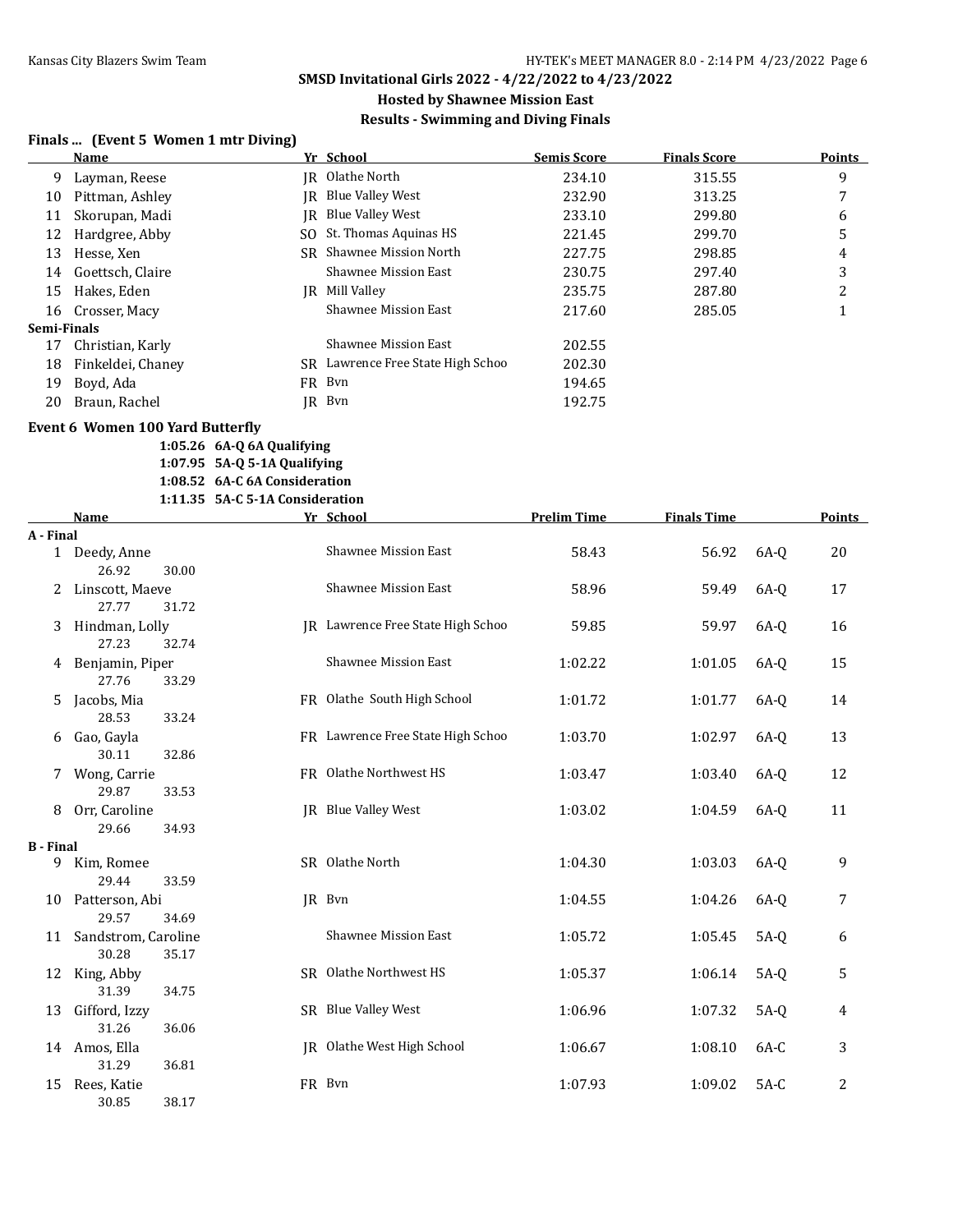## **Hosted by Shawnee Mission East Results - Swimming and Diving Finals**

#### **B - Final ... (Event 6 Women 100 Yard Butterfly)**

|         | Name                     |     | Yr School                        | Prelim Time | <b>Finals Time</b> |        | <b>Points</b> |
|---------|--------------------------|-----|----------------------------------|-------------|--------------------|--------|---------------|
| 16      | Gaebler, Emma            |     | JR Byn                           | 1:08.16     | 1:09.93            | $5A-C$ | 1             |
|         | 31.91<br>38.02           |     |                                  |             |                    |        |               |
|         | <b>Preliminaries</b>     |     |                                  |             |                    |        |               |
| 17      | Campagnuolo, Sofia       |     | SR Byn                           | 1:09.25     |                    |        |               |
| 18      | Leigh, Jada              | FR. | Olathe Northwest HS              | 1:11.22     |                    |        |               |
| 19      | Reno, Brenley            |     | SR Olathe South High School      | 1:15.09     |                    |        |               |
| 20      | Ye, Sarah                | FR. | Blue Valley                      | 1:15.10     |                    |        |               |
| 21      | Hicks, Emma              | IR  | <b>Blue Valley West</b>          | 1:17.15     |                    |        |               |
| 22      | Lister, Laci             | SO. | Olathe West High School          | 1:19.46     |                    |        |               |
| 23      | Graham, Mable            | SR. | <b>Shawnee Mission Northwest</b> | 1:20.40     |                    |        |               |
| 24      | Derr, Rosemary           | IR  | <b>Shawnee Mission South</b>     | 1:21.23     |                    |        |               |
| 25      | Lewis, Becca             | SR. | <b>Blue Valley West</b>          | 1:21.93     |                    |        |               |
| 26      | Dutcher, Livia           | SR  | <b>Shawnee Mission West</b>      | 1:24.68     |                    |        |               |
| 27      | Escalante, Adrian        | SO. | Lansing HS                       | 1:25.48     |                    |        |               |
| 28      | Culley, Naomi            | IR  | Shawnee Mission North            | 1:25.75     |                    |        |               |
| 29      | Pierce-Connel, Brookelin | SO. | Lansing HS                       | 1:33.90     |                    |        |               |
| $- - -$ | Kopp, Emmy               |     | FR St. Thomas Aquinas HS         | <b>DFS</b>  |                    |        |               |

### **Event 7 Women 100 Yard Freestyle**

**57.71 6A-Q 6A Qualifying 59.40 5A-Q 5-1A Qualifying 1:00.60 6A-C 6A Consideration**

**1:02.37 5A-C 5-1A Consideration**

|                       | <b>Name</b>             | Yr School                         | <b>Prelim Time</b> | <b>Finals Time</b> |        | <b>Points</b> |
|-----------------------|-------------------------|-----------------------------------|--------------------|--------------------|--------|---------------|
| A - Final             |                         |                                   |                    |                    |        |               |
| $\mathbf{1}$          | Blake, Caroline         | SR Bvn                            | 53.75              | 53.32              | 6A-0   | 20            |
|                       | 25.50<br>27.82          |                                   |                    |                    |        |               |
| 2                     | Blake, Sarah            | FR Bvn                            | 55.46              | 56.35              | $6A-Q$ | 17            |
|                       | 26.97<br>29.38          |                                   |                    |                    |        |               |
| 3                     | Barton, Charlotte       | FR Bvn                            | 57.46              | 56.73              | 6A-Q   | 16            |
|                       | 27.64<br>29.09          |                                   |                    |                    |        |               |
| 4                     | Krizek, Faith           | FR Blue Valley West               | 57.49              | 58.03              | $5A-Q$ | 15            |
|                       | 27.43<br>30.60          |                                   |                    |                    |        |               |
| 5                     | Barrett, Emmy           | <b>Shawnee Mission East</b>       | 57.71              | 58.26              | $5A-Q$ | 14            |
|                       | 27.66<br>30.60          |                                   |                    |                    |        |               |
| 6                     | Snyder, Emily           | JR Blue Valley                    | 57.79              | 58.37              | $5A-Q$ | 13            |
|                       | 27.22<br>31.15          |                                   |                    |                    |        |               |
| 7                     | Fink, Lydia             | SO Olathe West High School        | 57.39              | 58.43              | $5A-Q$ | 12            |
|                       | 26.94<br>31.49          |                                   |                    |                    |        |               |
| 8                     | Patterson, Natalie      | SO Bvn                            | 57.47              | 58.50              | $5A-Q$ | 11            |
|                       | 27.52<br>30.98          |                                   |                    |                    |        |               |
| <b>B</b> - Final<br>9 | Day, Emma               | SR Lawrence Free State High Schoo | 59.65              | 56.41              | $6A-Q$ | 9             |
|                       | 27.13<br>29.28          |                                   |                    |                    |        |               |
| 10                    | Ahmed, Zeina            | IR Blue Valley West               | 57.85              | 57.66              | $6A-Q$ | 7             |
|                       | 27.69<br>29.97          |                                   |                    |                    |        |               |
| 11                    | Liu, Silvia             | IR Lawrence Free State High Schoo | 58.59              | 58.48              | $5A-Q$ | 6             |
|                       | 27.93<br>30.55          |                                   |                    |                    |        |               |
| 12                    | Dahir, Maggie           | FR St. Thomas Aquinas HS          | 1:00.31            | 58.64              | $5A-Q$ | 5             |
|                       | 27.63<br>31.01          |                                   |                    |                    |        |               |
| 13                    | Gildemeister, Annabelle | SO Blue Valley West               | 58.67              | 58.69              | $5A-Q$ | 4             |
|                       | 28.19<br>30.50          |                                   |                    |                    |        |               |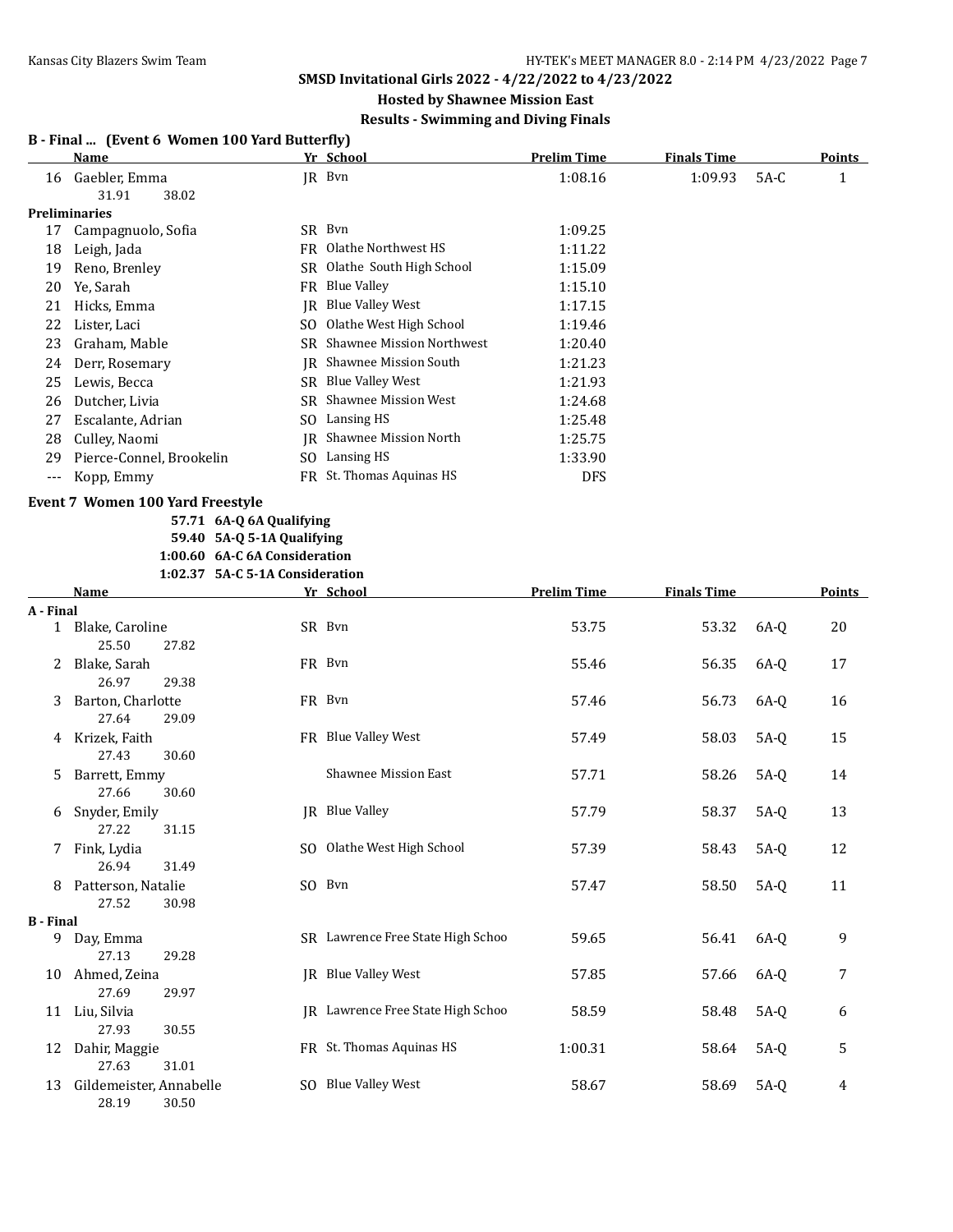# **Hosted by Shawnee Mission East**

|           | <u>Name</u>                       |                                 | Yr School                         | <b>Prelim Time</b> | <b>Finals Time</b> |        | <b>Points</b> |
|-----------|-----------------------------------|---------------------------------|-----------------------------------|--------------------|--------------------|--------|---------------|
| 14        | Branstrom, Emma<br>28.80<br>30.90 |                                 | SO Olathe Northwest HS            | 59.24              | 59.70              | 6A-C   | 3             |
| 15        | Johnson, Ellie<br>27.97<br>31.88  |                                 | SR Lansing HS                     | 59.13              | 59.85              | 6A-C   | 2             |
| 16        | Clark, Serena<br>28.25<br>32.27   |                                 | <b>IR</b> Shawnee Mission North   | 1:00.33            | 1:00.52            | 6A-C   | $\mathbf{1}$  |
|           | <b>Preliminaries</b>              |                                 |                                   |                    |                    |        |               |
| 17        | Malara, Josie                     | SO.                             | <b>Shawnee Mission Northwest</b>  | 1:00.41            |                    |        |               |
| 18        | Garza, Paige                      |                                 | SR Olathe North                   | 1:00.53            |                    |        |               |
| 19        | Guy, Aidyn                        |                                 | FR Lawrence Free State High Schoo | 1:00.55            |                    |        |               |
| 20        | Reiser, Caroline                  |                                 | <b>Shawnee Mission East</b>       | 1:00.71            |                    |        |               |
| 21        | York, Isabelle                    |                                 | SR Blue Valley West               | 1:01.11            |                    |        |               |
| 22        | Kostner, Lucy                     |                                 | Shawnee Mission East              | 1:01.18            |                    |        |               |
| 23        | Taylor, Alexis                    | FR                              | <b>Blue Valley</b>                | 1:02.28            |                    |        |               |
| 24        | Fluke, Maddie                     | IR                              | Olathe West High School           | 1:02.62            |                    |        |               |
| 25        | Kimble, Teagan                    | SR                              | Shawnee Mission West              | 1:03.05            |                    |        |               |
| 26        | Cole, Ann                         | IR                              | St. Thomas Aquinas HS             | 1:04.67            |                    |        |               |
| 27        | Andrews, Elizabeth                |                                 | SO St. Thomas Aquinas HS          | 1:04.71            |                    |        |               |
| 28        | Garlick, Allie                    | IR                              | Olathe Northwest HS               | 1:05.23            |                    |        |               |
| 29        | Nielsen, Kendall                  | IR                              | Olathe North                      | 1:05.50            |                    |        |               |
| 30        | Wallick, Camille                  | IR                              | <b>Blue Valley</b>                | 1:05.60            |                    |        |               |
| 31        | Tims, Maren                       | SO.                             | <b>Shawnee Mission West</b>       | 1:06.26            |                    |        |               |
| 32        | Blair, Phoebe                     | IR                              | Olathe South High School          | 1:06.88            |                    |        |               |
| 33        | Turner, Evelyn                    | SO.                             | Shawnee Mission North             | 1:07.46            |                    |        |               |
| 34        | Wissel, Carleigh                  | IR                              | Shawnee Mission South             | 1:07.57            |                    |        |               |
| 35        | Anliker, Sarah                    |                                 | SO St. Thomas Aquinas HS          | 1:08.30            |                    |        |               |
| 36        | Ohlde, Lauren                     | SO.                             | Shawnee Mission South             | 1:08.37            |                    |        |               |
| 37        | Hartel, Maddie                    | SO.                             | Olathe West High School           | 1:08.82            |                    |        |               |
| 38        | Mairet, Taylor                    | IR                              | Olathe Northwest HS               | 1:09.92            |                    |        |               |
| 39        | Wilson, Hannah                    | IR                              | <b>Shawnee Mission Northwest</b>  | 1:10.23            |                    |        |               |
| 40        | Braga, Stephanie                  | IR                              | Lansing HS                        | 1:11.11            |                    |        |               |
| 41        | Swaney, Olivia                    |                                 | SR Olathe South High School       | 1:11.87            |                    |        |               |
| 42        | Duewel, Luisa                     | SO.                             | <b>Shawnee Mission Northwest</b>  | 1:12.51            |                    |        |               |
| 43        | Dreiling, Brooklynn               |                                 | JR Shawnee Mission West           | 1:12.53            |                    |        |               |
| 44        | Linde, Amy                        |                                 | JR Olathe South High School       | 1:12.56            |                    |        |               |
| 45        | Miner, Kaitlyn                    |                                 | JR Olathe West High School        | 1:13.47            |                    |        |               |
| 46        | Huang, Reeny                      |                                 | SR Olathe Northwest HS            | 1:13.66            |                    |        |               |
| 47        | Patrick, Katelyn                  |                                 | SO Shawnee Mission Northwest      | 1:14.56            |                    |        |               |
| 48        | Oberndorfer, Ady                  |                                 | FR Lansing HS                     | 1:14.94            |                    |        |               |
| 49        | Wilson, Mandy                     |                                 | SR Lansing HS                     | 1:20.48            |                    |        |               |
|           | Event 8 Women 500 Yard Freestyle  |                                 |                                   |                    |                    |        |               |
|           |                                   | 5:47.22 6A-Q 6A Qualifying      |                                   |                    |                    |        |               |
|           |                                   | 5:58.52 5A-Q 5-1A Qualifying    |                                   |                    |                    |        |               |
|           |                                   | 6:04.58 6A-C 6A Consideration   |                                   |                    |                    |        |               |
|           |                                   | 6:16.45 5A-C 5-1A Consideration |                                   |                    |                    |        |               |
|           | Name                              |                                 | Yr School                         | <b>Prelim Time</b> | <b>Finals Time</b> |        | <b>Points</b> |
| A - Final |                                   |                                 |                                   |                    |                    |        |               |
|           | 1 Packard, Samantha               |                                 | IR Lawrence Free State High Schoo | 5:31.33            | 5:18.51            | $6A-Q$ | 20            |
|           | 28.77<br>31.73<br>32.32<br>31.17  | 32.30<br>32.78                  | 32.26<br>32.66<br>32.46           | 32.06              |                    |        |               |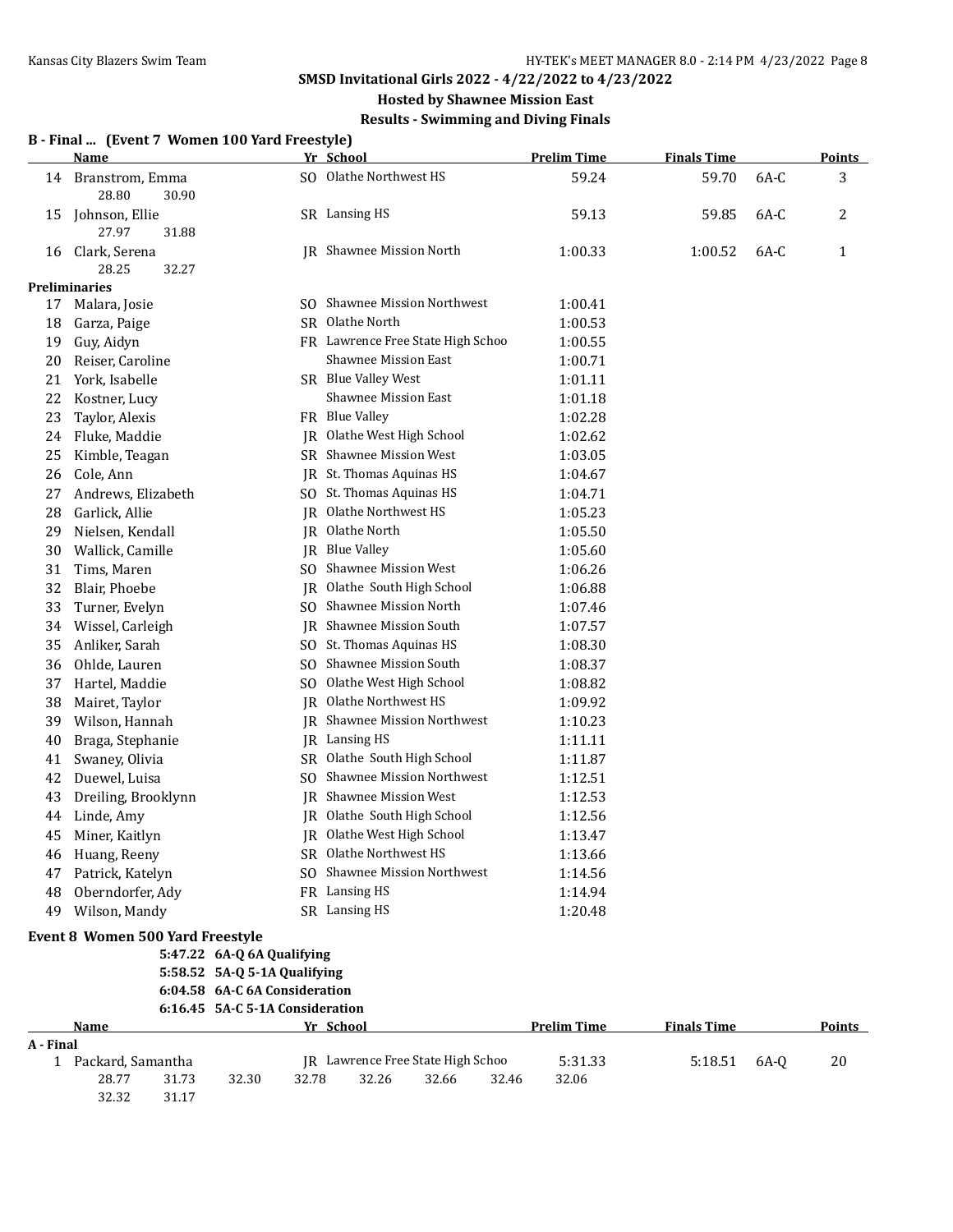## **Hosted by Shawnee Mission East Results - Swimming and Diving Finals**

### **A - Final ... (Event 8 Women 500 Yard Freestyle)**

|                  | <u>Name</u>                      |       | Yr School |                             |                                   |       | <b>Prelim Time</b> | <b>Finals Time</b> |        | <b>Points</b> |
|------------------|----------------------------------|-------|-----------|-----------------------------|-----------------------------------|-------|--------------------|--------------------|--------|---------------|
|                  | 2 Hauser, Margo                  |       | FR Bvn    |                             |                                   |       | 5:25.23            | 5:19.90            | 6A-Q   | 17            |
|                  | 27.67<br>31.07<br>32.26<br>31.44 | 32.13 | 32.83     | 32.80                       | 32.88                             | 33.44 | 33.38              |                    |        |               |
|                  | 3 Schmidt, Emma                  |       |           | SR Blue Valley              |                                   |       | 5:28.29            | 5:27.64            | 6A-Q   | 16            |
|                  | 29.81<br>32.58                   | 33.28 | 33.43     | 33.40                       | 33.41                             | 33.14 | 33.09              |                    |        |               |
|                  | 33.06<br>32.44                   |       |           |                             |                                   |       |                    |                    |        |               |
|                  | 4 Polhemus, Caroline             |       |           | SR Blue Valley West         |                                   |       | 5:33.88            | 5:33.88            | 6A-Q   | 15            |
|                  | 29.01<br>32.03                   | 33.12 | 33.66     | 33.79                       | 34.04                             | 33.75 | 34.42              |                    |        |               |
|                  | 35.25<br>34.81                   |       |           |                             |                                   |       |                    |                    |        |               |
|                  | 5 Howard, Ella                   |       |           | <b>Shawnee Mission East</b> |                                   |       | 5:46.12            | 5:43.20            | 6A-Q   | 14            |
|                  | 29.27<br>32.49                   | 34.30 | 34.76     | 35.69                       | 35.97                             | 35.59 | 35.86              |                    |        |               |
|                  | 35.23<br>34.04                   |       |           |                             |                                   |       |                    |                    |        |               |
|                  | 6 Culley, Sydney                 |       |           | SO Olathe North             |                                   |       | 5:49.95            | 5:43.26            | 6A-Q   | 13            |
|                  | 29.69<br>33.69                   | 35.00 | 35.60     | 35.59                       | 35.41                             | 34.87 | 34.87              |                    |        |               |
|                  | 34.94<br>33.60                   |       |           |                             |                                   |       |                    |                    |        |               |
|                  | 7 Provost, Deanna                |       |           |                             | JR Olathe West High School        |       | 5:47.04            | 5:52.38            | 5A-Q   | 12            |
|                  | 30.21<br>33.35                   | 34.82 | 35.47     | 35.56                       | 35.99                             | 36.04 | 36.95              |                    |        |               |
|                  | 37.39<br>36.60                   |       |           |                             |                                   |       |                    |                    |        |               |
|                  | 8 McNamara, Grace                |       |           | SR Blue Valley West         |                                   |       | 5:48.89            | 5:54.45            | $5A-Q$ | 11            |
|                  | 31.35<br>34.61                   | 35.22 | 36.04     | 36.14                       | 36.53                             | 36.34 | 36.63              |                    |        |               |
|                  | 36.28<br>35.31                   |       |           |                             |                                   |       |                    |                    |        |               |
| <b>B</b> - Final |                                  |       |           |                             |                                   |       |                    |                    |        |               |
|                  | 9 Schneweis, Bella               |       |           | SO Blue Valley              |                                   |       | 6:03.56            | 5:47.04 6A-Q       |        | 9             |
|                  | 29.59<br>33.32                   | 34.45 | 35.37     | 35.53                       | 35.94                             | 36.03 | 36.09              |                    |        |               |
|                  | 35.84<br>34.88                   |       |           |                             |                                   |       |                    |                    |        |               |
|                  | 10 Rabin, Alayna                 |       |           | SO Blue Valley              |                                   |       | 5:57.85            | 5:50.76            | 5A-Q   | 7             |
|                  | 30.23<br>33.88                   | 36.01 | 35.99     | 36.62                       | 35.78                             | 36.03 | 36.25              |                    |        |               |
|                  | 35.99<br>33.98                   |       |           |                             |                                   |       |                    |                    |        |               |
|                  | 11 King, AnnMarie                |       |           | SO Olathe Northwest HS      |                                   |       | 5:57.55            | 5:54.98            | $5A-Q$ | 6             |
|                  | 30.57<br>34.10                   | 35.74 | 36.31     | 36.60                       | 35.90                             | 36.82 | 36.66              |                    |        |               |
|                  | 36.29<br>35.99                   |       |           |                             |                                   |       |                    |                    |        |               |
|                  | 12 Jackson, Emma                 |       |           | SR Lansing HS               |                                   |       | 6:08.95            | 6:07.22            | 5A-C   | 5             |
|                  | 36.37<br>33.01                   | 37.42 | 37.79     | 36.67                       | 37.77                             | 37.63 | 38.58              |                    |        |               |
|                  | 38.32<br>33.66                   |       |           |                             |                                   |       |                    |                    |        |               |
|                  | *13 Griffin, Caroline            |       |           | SO Olathe Northwest HS      |                                   |       | 6:07.46            | 6:07.35            | $5A-C$ | 3.50          |
|                  | 31.96<br>36.87                   | 37.18 | 37.34     | 37.91                       | 37.44                             | 37.61 | 38.07              |                    |        |               |
|                  | 37.74<br>35.23                   |       |           |                             |                                   |       |                    |                    |        |               |
|                  | *13 Kingsley, Kirbi              |       | SR Bvn    |                             |                                   |       | 6:10.35            | 6:07.35            | $5A-C$ | 3.50          |
|                  | 30.93<br>34.98                   | 36.35 | 37.38     | 38.05                       | 38.62                             | 38.30 | 38.23              |                    |        |               |
|                  | 37.77<br>36.74                   |       |           |                             |                                   |       |                    |                    |        |               |
| 15               | Sanders, Susan                   |       |           | FR Olathe Northwest HS      |                                   |       | 6:07.96            | 6:16.22            | $5A-C$ | 2             |
|                  | 31.87<br>36.71                   | 37.75 | 39.05     | 38.94                       | 38.63                             | 39.02 | 39.30              |                    |        |               |
|                  | 38.16<br>36.79                   |       |           |                             |                                   |       |                    |                    |        |               |
|                  | 16 Khosh, Nisa Kay               |       |           |                             | SR Lawrence Free State High Schoo |       | 6:21.57            | 6:21.62            |        | $\mathbf{1}$  |
|                  | 34.33<br>37.27                   | 38.51 | 38.56     | 39.14                       | 39.42                             | 39.50 | 39.27              |                    |        |               |
|                  | 38.44<br>37.18                   |       |           |                             |                                   |       |                    |                    |        |               |
|                  | Preliminaries                    |       |           |                             |                                   |       |                    |                    |        |               |
|                  | 17 Jones, Elizabeth              |       |           | SO Olathe Northwest HS      |                                   |       | 6:23.35            |                    |        |               |
| 18               | Robertson, Alexandra             |       | SO Bvn    |                             |                                   |       | 6:26.19            |                    |        |               |
| 19               | Zastrow, Ashley                  |       |           | Shawnee Mission East        |                                   |       | 6:27.66            |                    |        |               |
| 20               | Stiles, Rachael                  |       |           | Shawnee Mission East        |                                   |       | 6:28.03            |                    |        |               |
| 21               | Zell, Claire                     |       | FR Bvn    |                             |                                   |       | 6:30.99            |                    |        |               |
|                  | 22 Yedlinsky, Anna               |       |           | FR Lansing HS               |                                   |       | 6:35.29            |                    |        |               |
|                  |                                  |       |           |                             |                                   |       |                    |                    |        |               |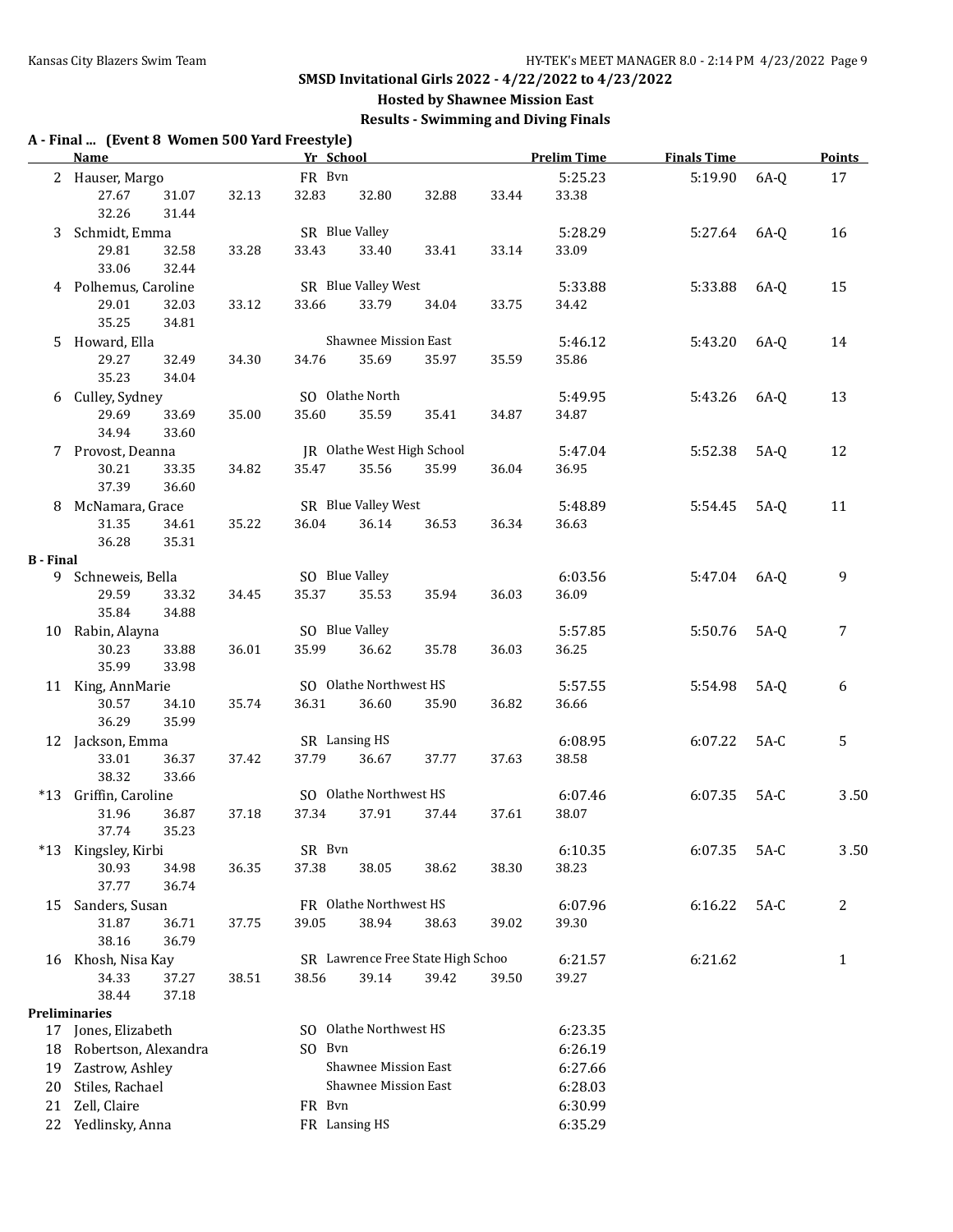# **Hosted by Shawnee Mission East**

|                  | Preliminaries  (Event 8 Women 500 Yard Freestyle)                                                                                     |                                                 |                        |                         |               |
|------------------|---------------------------------------------------------------------------------------------------------------------------------------|-------------------------------------------------|------------------------|-------------------------|---------------|
|                  | Name                                                                                                                                  | Yr School                                       | <b>Prelim Time</b>     | <b>Finals Time</b>      | <b>Points</b> |
| 23               | Liebergen, Camille                                                                                                                    | SO Blue Valley                                  | 6:36.41                |                         |               |
| 24               | Guthrie, Charlotte                                                                                                                    | SO Shawnee Mission South                        | 6:38.77                |                         |               |
| 25               | Tomova, Raya                                                                                                                          | FR Blue Valley West                             | 6:47.28                |                         |               |
| 26               | Foote, Kristin                                                                                                                        | FR Blue Valley West                             | 6:47.66                |                         |               |
| 27               | Morgan, Emory                                                                                                                         | JR Olathe North                                 | 6:55.90                |                         |               |
| 28               | Dummermuth, Elise                                                                                                                     | JR Shawnee Mission North                        | 7:13.69                |                         |               |
|                  | Event 9 Women 200 Yard Freestyle Relay<br>1:51.28 6A-Q 6A Qualifying<br>1:52.97 5A-Q 5-1A Qualifying<br>1:56.84 6A-C 6A Consideration |                                                 |                        |                         |               |
|                  | <b>Team</b>                                                                                                                           | 1:58.62 5A-C 5-1A Consideration<br><b>Relay</b> | <b>Prelim Time</b>     | <b>Finals Time</b>      | Points        |
| A - Final        |                                                                                                                                       |                                                 |                        |                         |               |
|                  | 1 Shawnee Mission East                                                                                                                | A                                               | 1:43.87                | 1:43.57<br>6A-0         | 40            |
|                  | 1) Gunderman, Meg                                                                                                                     | 2) Benjamin, Piper                              | 3) Garrison, Francie   | 4) Howard, Ella         |               |
|                  | 27.05<br>25.91<br>24.91                                                                                                               | 25.70                                           |                        |                         |               |
|                  | 2 Byn                                                                                                                                 | A                                               | 1:44.31                | 1:44.01<br>6A-0         | 34            |
|                  | 1) Masillonis, Siena FR                                                                                                               | 2) Patterson, Natalie SO                        | 3) Patterson, Abi JR   | 4) Barton, Charlotte FR |               |
|                  | 26.36<br>26.51<br>25.46                                                                                                               | 25.68                                           |                        |                         |               |
| 3                | Lawrence Free State High Schoo                                                                                                        | A                                               | 1:47.92                | 1:45.98<br>$6A-Q$       | 32            |
|                  | 1) Hindman, Lolly JR                                                                                                                  | 2) Liu, Silvia JR                               | 3) Guy, Aidyn FR       | 4) Day, Emma SR         |               |
|                  | 25.91<br>27.07<br>27.05                                                                                                               | 25.95                                           |                        |                         |               |
|                  | Olathe North                                                                                                                          | A                                               | 1:48.46                |                         | 30            |
| 4                |                                                                                                                                       |                                                 |                        | 1:46.12<br>6A-Q         |               |
|                  | 1) Garza, Paige SR<br>27.29<br>26.79                                                                                                  | 2) Culley, Sydney SO                            | 3) Kim, Romee SR       | 4) Bullins, Lauren FR   |               |
|                  | 26.14                                                                                                                                 | 25.90                                           |                        |                         |               |
| 5                | Olathe South High School                                                                                                              | A                                               | 1:47.53                | 1:46.57<br>6A-0         | 28            |
|                  | 1) Jacobs, Kira FR                                                                                                                    | 2) Bush, Macy JR                                | 3) Ngo, Lexie FR       | 4) Jacobs, Mia FR       |               |
|                  | 25.60<br>27.43<br>28.25                                                                                                               | 25.29                                           |                        |                         |               |
| 6                | Lansing HS                                                                                                                            | A                                               | 1:48.77                | 1:49.15<br>6A-0         | 26            |
|                  | 1) Cline, Kailyn SR                                                                                                                   | 2) Braga, Stephanie JR                          | 3) Weihing, Tanja SR   | 4) Johnson, Ellie SR    |               |
|                  | 27.35<br>29.27<br>26.56                                                                                                               | 25.97                                           |                        |                         |               |
| 7                | <b>Blue Valley</b>                                                                                                                    | A                                               | 1:48.15                | 1:49.36<br>6A-0         | 24            |
|                  | 1) Taylor, Alexis FR                                                                                                                  | 2) Rabin, Alayna SO                             | 3) Snyder, Emily JR    | 4) Schmidt, Emma SR     |               |
|                  | 28.11<br>29.09<br>25.86                                                                                                               | 26.30                                           |                        |                         |               |
| 8                | Olathe West High School                                                                                                               | A                                               | 1:48.90                | 1:50.02<br>6A-0         | 22            |
|                  | 1) Fluke, Maddie JR                                                                                                                   | 2) Stiede, Jasmine FR                           | 3) Provost, Deanna JR  | 4) Fink, Lydia SO       |               |
|                  | 28.37<br>27.37<br>28.55                                                                                                               | 25.73                                           |                        |                         |               |
| <b>B</b> - Final |                                                                                                                                       |                                                 |                        |                         |               |
| 9.               | Shawnee Mission South                                                                                                                 | A                                               | 1:50.51                | 1:49.34 6A-Q            | 18            |
|                  | 1) Schmierer Knust, Gretchen JR 2) Rood, Grace SR                                                                                     |                                                 | 3) Wissel, Carleigh JR | 4) Krussow, Tove JR     |               |
|                  | 27.21<br>27.33<br>28.76                                                                                                               | 26.04                                           |                        |                         |               |
| 10               | <b>Blue Valley West</b>                                                                                                               | A                                               | 1:49.82                | 1:49.43<br>$6A-Q$       | 14            |
|                  | 1) Gildemeister, Annabelle SO                                                                                                         | 2) York, Isabelle SR                            | 3) Gifford, Izzy SR    | 4) Ahmed, Zeina JR      |               |
|                  | 27.26<br>27.93<br>27.72                                                                                                               | 26.52                                           |                        |                         |               |
| 11               | Olathe Northwest HS                                                                                                                   | Α                                               | 1:49.62                | 1:49.67<br>$6A-Q$       | 12            |
|                  | 1) Wong, Carrie FR                                                                                                                    | 2) King, Abby SR                                | 3) King, AnnMarie SO   | 4) Branstrom, Emma SO   |               |
|                  | 27.58<br>27.96<br>27.35                                                                                                               | 26.78                                           |                        |                         |               |
| 12               | <b>Shawnee Mission West</b>                                                                                                           | A                                               | 1:52.70                | 1:54.79<br>6A-C         | 10            |
|                  | 1) Pedrigi, Samantha SO                                                                                                               | 2) Marksz, Taylor FR                            | 3) Tims, Maren SO      | 4) Kimble, Teagan SR    |               |
|                  | 28.74<br>29.22<br>28.78                                                                                                               | 28.05                                           |                        |                         |               |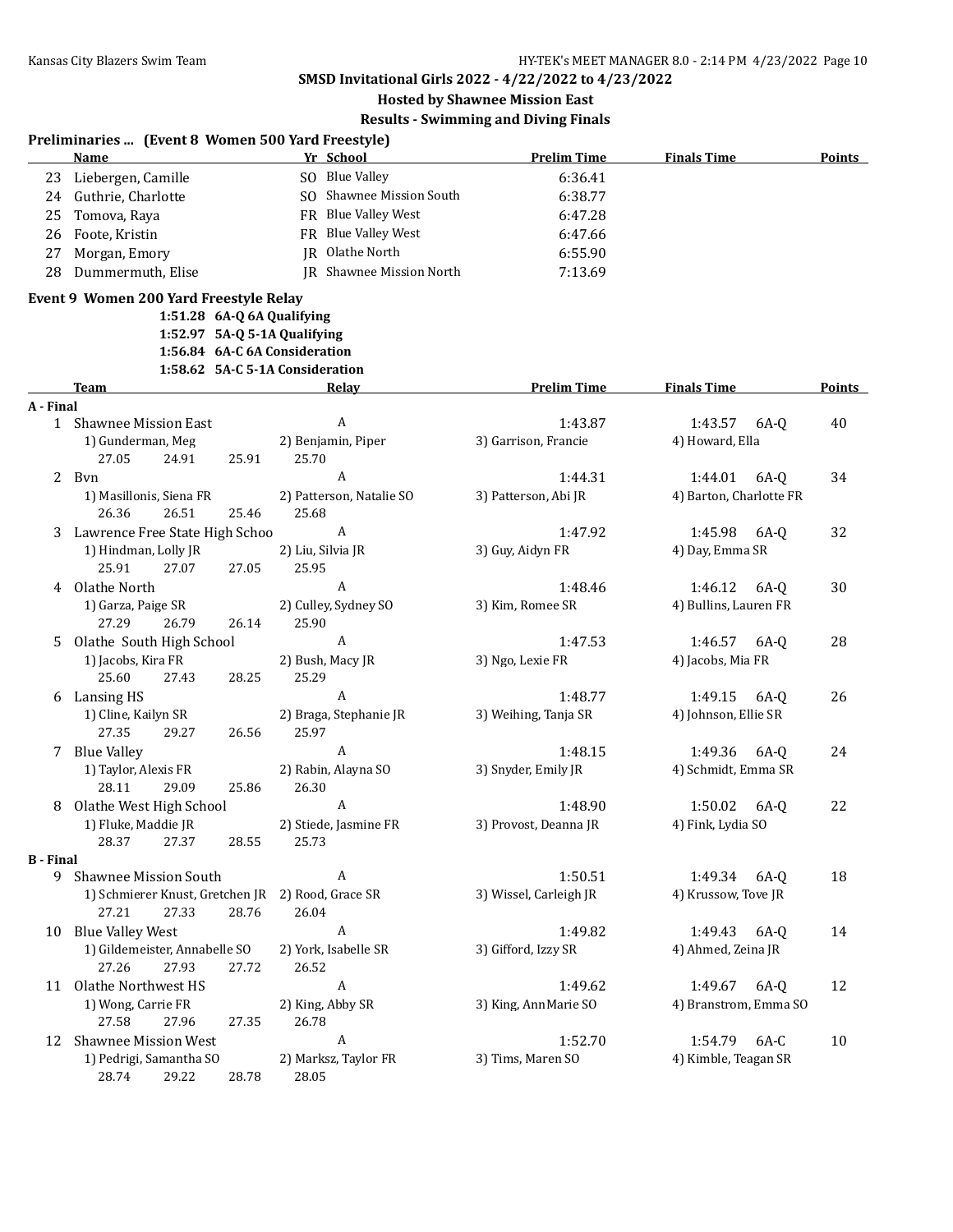# **Hosted by Shawnee Mission East**

### **Results - Swimming and Diving Finals**

### **B - Final ... (Event 9 Women 200 Yard Freestyle Relay)**

|                     | <b>Team</b>                                       | Relay                             | <b>Prelim Time</b>         | <b>Finals Time</b>      | <b>Points</b> |
|---------------------|---------------------------------------------------|-----------------------------------|----------------------------|-------------------------|---------------|
|                     | 13 Shawnee Mission Northwest                      | A                                 | 2:11.72                    | 2:10.72                 | 8             |
|                     | 1) Patrick, Katelyn SO<br>32.59<br>32.57<br>30.92 | 2) Wilson, Hannah JR<br>34.64     | 3) Duewel, Luisa SO        | 4) Gast, Elaine SO      |               |
|                     | <b>Shawnee Mission North</b><br>False start       | Α                                 | 1:56.06                    | <b>DQ</b>               |               |
|                     | 1) Asbury, Isobel SO<br>29.68<br>30.83<br>26.96   | 2) Culley, Naomi JR<br>29.32      | 3) Clark, Serena JR        | 4) Turner, Evelyn SO    |               |
|                     | St. Thomas Aquinas HS<br>False start              | A                                 | 1:53.77                    | DQ                      |               |
|                     | 1) Dahir, Maggie FR<br>27.98<br>29.48<br>28.37    | 2) Cole, Ann JR<br>26.30          | 3) Albright, Delaney FR    | 4) Kopp, Emmy FR        |               |
|                     | <b>Preliminaries</b>                              |                                   |                            |                         |               |
| ---                 | Lawrence Free State High Schoo                    | B                                 | 2:06.32                    | X                       |               |
|                     | 1) Fowle, Camryn FR                               | 2) Chikanda, Anotida SR           | 3) Outcalt, Lillie FR      | 4) Khosh, Nisa Kay SR   |               |
|                     | <b>Shawnee Mission East</b>                       | B                                 | 1:48.71                    | X                       |               |
|                     | 1) Yun, Ella                                      | 2) Kostner, Lucy                  | 3) Ireland, Peighton       | 4) Kostner, Kate        |               |
|                     | <b>Shawnee Mission West</b>                       | B                                 | 2:04.08                    | X                       |               |
|                     | 1) Dreiling, Brooklynn JR                         | 2) VanWagner, Clara SO            | 3) Cash, Kessler           | 4) Dutcher, Livia SR    |               |
|                     | Olathe South High School                          | B                                 | 2:04.57                    | X                       |               |
|                     | 1) Reno, Brenley SR                               | 2) Swilor, Kendall SR             | 3) Swaney, Olivia SR       | 4) Blair, Phoebe JR     |               |
| ---                 | St. Thomas Aquinas HS                             | B                                 | 1:57.16                    | X                       |               |
|                     | 1) Andrews, Elizabeth SO                          | 2) Rodriguez, Ivonne FR           | 3) Boos, Abby FR           | 4) Anliker, Sarah SO    |               |
|                     | <b>Olathe Northwest HS</b>                        | B                                 | 2:03.66                    | X                       |               |
|                     | 1) Huang, Reeny SR                                | 2) Heidrick, Elise SR             | 3) Jones, Elizabeth SO     | 4) Griffin, Caroline SO |               |
|                     | <b>Blue Valley West</b>                           | B                                 | 2:03.83                    | X                       |               |
|                     | 1) Hicks, Emma JR                                 | 2) Reddy, Sana FR                 | 3) Foote, Kristin FR       | 4) McNamara, Grace SR   |               |
| $\qquad \qquad - -$ | Bvn                                               | B                                 | 1:52.10                    | X                       |               |
|                     | 1) Campagnuolo, Sofia SR                          | 2) Gaebler, Emma JR               | 3) Robertson, Alexandra SO | 4) Kingsley, Kirbi SR   |               |
| ---                 | Lansing HS                                        | B                                 | DQ                         | X                       |               |
|                     | 1) Mikijanis, Izzy JR                             | 2) Oberndorfer, Ady FR            | 3) Wilson, Mandy SR        | 4) Jackson, Emma SR     |               |
|                     | Event 10 Women 100 Yard Backstroke                |                                   |                            |                         |               |
|                     | 1:05.16 6A-Q 6A Qualifying                        |                                   |                            |                         |               |
|                     | 1:07.94 5A-Q 5-1A Qualifying                      |                                   |                            |                         |               |
|                     | 1:08.42 6A-C 6A Consideration                     |                                   |                            |                         |               |
|                     | 1:11.34 5A-C 5-1A Consideration                   |                                   |                            |                         |               |
|                     | Name                                              | Yr School                         | <b>Prelim Time</b>         | <b>Finals Time</b>      | <b>Points</b> |
| A - Final           |                                                   |                                   |                            |                         |               |
|                     | 1 Hindman, Lolly<br>28.99<br>30.96                | JR Lawrence Free State High Schoo | 59.95                      | 59.95<br>6A-Q           | $20\,$        |
|                     | 2 Jacobs, Kira<br>29.51<br>30.85                  | FR Olathe South High School       | 1:00.27                    | 1:00.36<br>6A-Q         | 17            |
|                     | 3 Gao, Gayla<br>30.07<br>32.07                    | FR Lawrence Free State High Schoo | 1:01.76                    | 1:02.14<br>$6A-Q$       | 16            |
|                     | 4 Barrett, Emmy<br>31.36<br>32.94                 | Shawnee Mission East              | 1:04.39                    | 1:04.30<br>$6A-Q$       | 15            |
|                     | 5 Vietti, Maleigha<br>30.96<br>33.35              | SR Blue Valley West               | 1:03.59                    | 1:04.31<br>$6A-Q$       | 14            |
| 6                   | Stewart, Maddi<br>30.81<br>33.66                  | JR Bvn                            | 1:04.21                    | 1:04.47<br>$6A-Q$       | 13            |
|                     | 7 Krussow, Tove<br>31.82<br>32.84                 | JR Shawnee Mission South          | 1:05.25                    | 1:04.66<br>$6A-Q$       | 12            |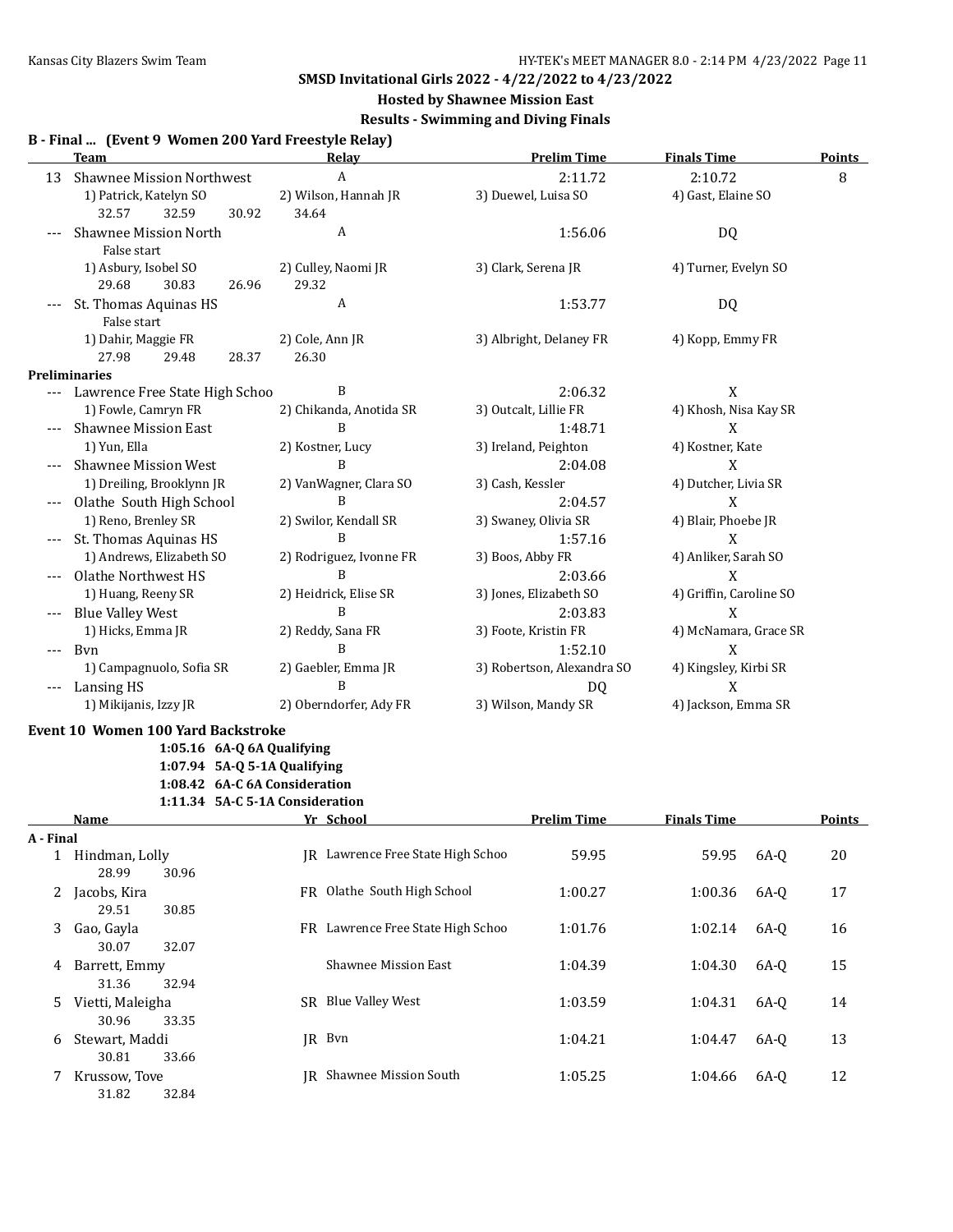# **Hosted by Shawnee Mission East**

|                            | A - Final  (Event 10 Women 100 Yard Backstroke)<br><b>Name</b> |      | Yr School                         | <b>Prelim Time</b> | <b>Finals Time</b> |        | <b>Points</b> |
|----------------------------|----------------------------------------------------------------|------|-----------------------------------|--------------------|--------------------|--------|---------------|
| 8                          | Amos, Ella                                                     |      | JR Olathe West High School        | 1:04.97            | 1:07.28            | $5A-Q$ | 11            |
|                            | 32.00<br>35.28                                                 |      |                                   |                    |                    |        |               |
| <b>B</b> - Final           |                                                                |      |                                   |                    |                    |        |               |
| 9                          | Schmierer Knust, Gretchen<br>31.24<br>33.18                    |      | JR Shawnee Mission South          | 1:05.26            | 1:04.42            | $6A-Q$ | 9             |
| 10                         | Reiser, Caroline<br>31.27<br>34.44                             |      | <b>Shawnee Mission East</b>       | 1:07.28            | 1:05.71            | $5A-Q$ | 7             |
|                            | 11 Pedrigi, Samantha<br>32.69<br>34.77                         |      | SO Shawnee Mission West           | 1:06.80            | 1:07.46            | $5A-Q$ | 6             |
|                            | 12 Monaghan, Lily<br>33.14<br>34.65                            |      | JR St. Thomas Aquinas HS          | 1:07.51            | 1:07.79            | $5A-Q$ | 5             |
|                            | 13 Hossler, Abbey<br>32.29<br>35.74                            |      | SR Lawrence Free State High Schoo | 1:08.78            | 1:08.03            | 6A-C   | 4             |
|                            | 14 Gunderman, Meg<br>33.14<br>35.78                            |      | <b>Shawnee Mission East</b>       | 1:06.76            | 1:08.92            | $5A-C$ | 3             |
| 15                         | Patterson, Natalie<br>33.95<br>35.63                           |      | SO Bvn                            | 1:05.64            | 1:09.58            | $5A-C$ | 2             |
|                            | 16 Masillonis, Siena<br>34.19<br>36.16                         |      | FR Bvn                            | 1:07.90            | 1:10.35            | $5A-C$ | $\mathbf{1}$  |
|                            | <b>Preliminaries</b>                                           |      |                                   |                    |                    |        |               |
| 17                         | Albright, Delaney                                              |      | FR St. Thomas Aquinas HS          | 1:09.04            |                    |        |               |
| 18                         | Mitchell, Reagan                                               |      | SO Bvn                            | 1:11.54            |                    |        |               |
| 19                         | Kankelfitz, Caitlynn                                           |      | SO Lansing HS                     | 1:11.93            |                    |        |               |
| 20                         | Heidrick, Elise                                                |      | SR Olathe Northwest HS            | 1:12.60            |                    |        |               |
| 21                         | Son, Yeabin                                                    |      | SO Blue Valley West               | 1:12.68            |                    |        |               |
| 22                         | Wegmann, Emily                                                 |      | JR Olathe West High School        | 1:12.87            |                    |        |               |
| 23                         | Heeren, Halle                                                  |      | JR Olathe North                   | 1:13.64            |                    |        |               |
| 24                         | Zimmerman, Allyson                                             |      | JR Olathe Northwest HS            | 1:13.66            |                    |        |               |
| 25                         | Hurd, Lucy                                                     | FR   | <b>Blue Valley</b>                | 1:14.28            |                    |        |               |
| 26                         | Xue, Rebecca                                                   | SO.  | <b>Blue Valley West</b>           | 1:14.89            |                    |        |               |
| 27                         | McCabe, Georgia                                                | SO.  | Shawnee Mission South             | 1:15.25            |                    |        |               |
| 28                         | Leigh, Jada                                                    |      | FR Olathe Northwest HS            | 1:16.00            |                    |        |               |
| 29                         | Tomova, Raya                                                   |      | FR Blue Valley West               | 1:16.31            |                    |        |               |
| 30                         | Yedlinsky, Anna                                                |      | FR Lansing HS                     | 1:17.59            |                    |        |               |
| 31                         | Townsend, Jeannette                                            |      | SR St. Thomas Aquinas HS          | 1:18.30            |                    |        |               |
| 32                         | Bergerat, Eden                                                 |      | FR Olathe North                   | 1:18.87            |                    |        |               |
| 33                         | Wasco, Melody                                                  |      | SO Shawnee Mission South          | 1:19.52            |                    |        |               |
| 34                         | Duckworth, Taylor                                              | SO.  | Shawnee Mission North             | 1:19.69            |                    |        |               |
| 35                         | Linde, Amy                                                     |      | JR Olathe South High School       | 1:21.22            |                    |        |               |
| 36                         | Randle, Rylee                                                  |      | FR Shawnee Mission West           | 1:21.35            |                    |        |               |
| 37                         | Bhakta, Sahira                                                 |      | FR Shawnee Mission Northwest      | 1:21.53            |                    |        |               |
| 38                         | Cleveland, Sadie                                               |      | FR Olathe North                   | 1:22.52            |                    |        |               |
| 39                         | Swilor, Kendall                                                |      | SR Olathe South High School       | 1:22.58            |                    |        |               |
| 40                         | Lister, Laci                                                   | SO   | Olathe West High School           | 1:22.59            |                    |        |               |
| 41                         | Chikanda, Anotida                                              | SR - | Lawrence Free State High Schoo    | 1:23.21            |                    |        |               |
| 42                         | Tanner, Kierra                                                 | IR   | Shawnee Mission West              | 1:25.23            |                    |        |               |
| 43                         | Haworth, Allie                                                 | IR   | Olathe South High School          | 1:25.53            |                    |        |               |
| 44                         | Escalante, Adrian                                              |      | SO Lansing HS                     | 1:27.44            |                    |        |               |
| 45                         | Gast, Elaine                                                   | SO.  | Shawnee Mission Northwest         | 1:33.61            |                    |        |               |
| $\qquad \qquad - \qquad -$ | Mairet, Taylor                                                 |      | JR Olathe Northwest HS            | DQ                 |                    |        |               |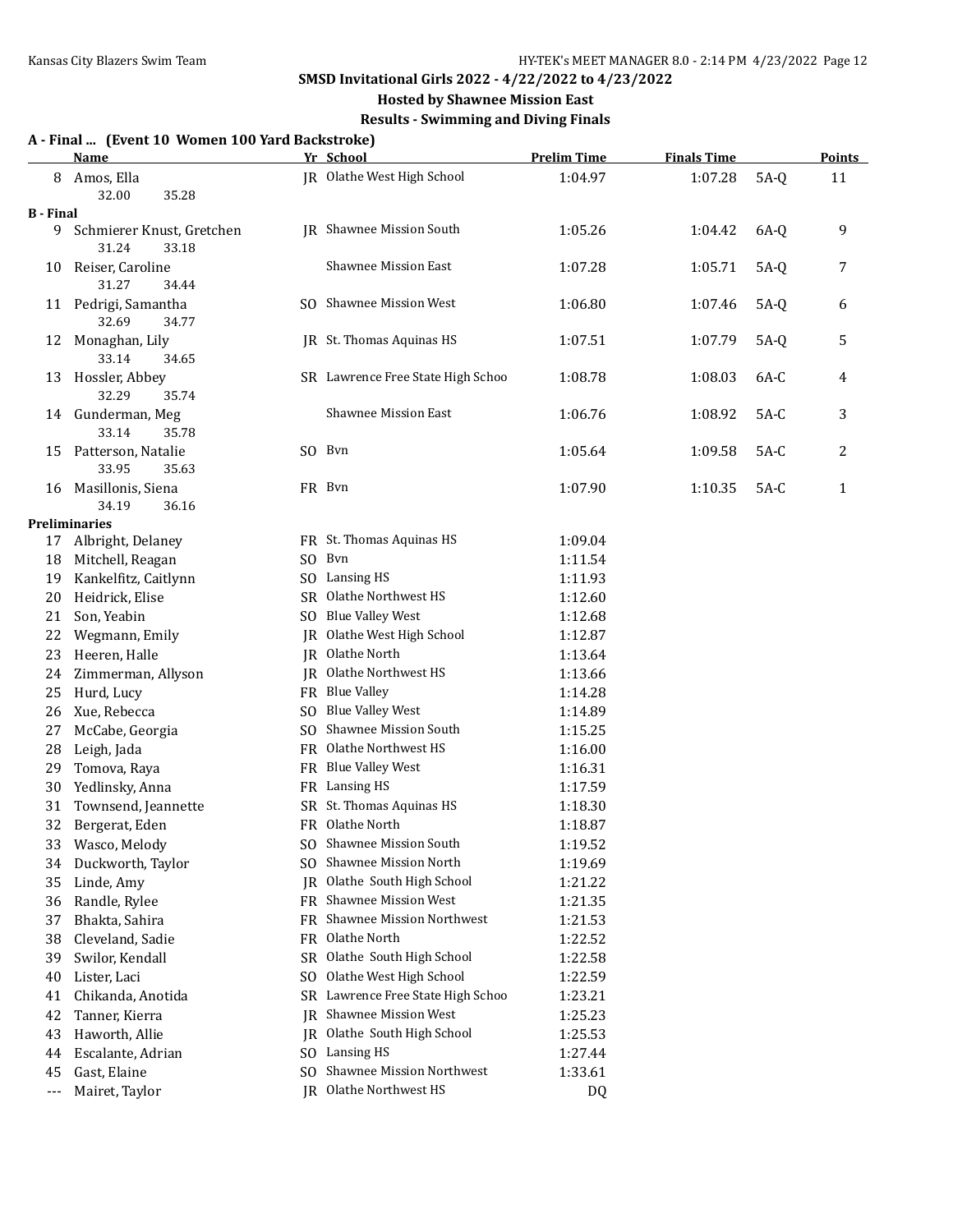### **Hosted by Shawnee Mission East**

**Results - Swimming and Diving Finals**

#### **Event 11 Women 100 Yard Breaststroke**

**1:13.82 6A-Q 6A Qualifying**

**1:17.51 6A-C 6A Consideration**

**1:18.14 5A-Q 5-1A Qualifying**

**1:22.04 5A-C 5-1A Consideration**

|                  | <b>Name</b>                              |     | Yr School                         | <b>Prelim Time</b> | <b>Finals Time</b> |        | <b>Points</b> |
|------------------|------------------------------------------|-----|-----------------------------------|--------------------|--------------------|--------|---------------|
| A - Final        |                                          |     |                                   |                    |                    |        |               |
|                  | 1 Deedy, Anne<br>31.05<br>34.23          |     | <b>Shawnee Mission East</b>       | 1:06.58            | 1:05.28            | $6A-Q$ | 20            |
|                  | 2 Hauser, Margo<br>31.83<br>34.74        |     | FR Bvn                            | 1:08.22            | 1:06.57            | $6A-Q$ | 17            |
| 3                | McCullough, Halle<br>32.20<br>35.87      |     | JR Lawrence Free State High Schoo | 1:08.65            | 1:08.07            | $6A-Q$ | 16            |
|                  | 4 Linscott, Maeve<br>32.26<br>35.83      |     | Shawnee Mission East              | 1:07.72            | 1:08.09            | $6A-Q$ | 15            |
| 5.               | Bush, Macy<br>33.24<br>36.85             |     | JR Olathe South High School       | 1:09.51            | 1:10.09            | $6A-Q$ | 14            |
|                  | 6 Jacobs, Mia<br>33.87<br>37.00          |     | FR Olathe South High School       | 1:10.77            | 1:10.87            | $6A-Q$ | 13            |
|                  | 7 Polhemus, Caroline<br>33.74<br>37.59   |     | SR Blue Valley West               | 1:12.96            | 1:11.33            | $6A-Q$ | 12            |
|                  | 8 Patterson, Abi<br>33.38<br>38.13       |     | JR Bvn                            | 1:12.05            | 1:11.51            | $6A-Q$ | 11            |
| <b>B</b> - Final |                                          |     |                                   |                    |                    |        |               |
|                  | 9 Bullock, Charlotte<br>34.70<br>39.06   |     | FR St. Thomas Aquinas HS          | 1:14.67            | 1:13.76            | $6A-Q$ | 9             |
|                  | 10 Sandstrom, Caroline<br>35.29<br>38.85 |     | Shawnee Mission East              | 1:14.09            | 1:14.14            | $6A-C$ | 7             |
|                  | 11 Kim, Romee<br>35.60<br>40.30          |     | SR Olathe North                   | 1:15.59            | 1:15.90            | $6A-C$ | 6             |
|                  | 12 Buchholz, Alexis<br>35.30<br>40.64    |     | SR Lansing HS                     | 1:14.96            | 1:15.94            | 6A-C   | 5             |
| 13               | Khosh, Mina<br>34.96<br>40.99            |     | SR Lawrence Free State High Schoo | 1:16.33            | 1:15.95            | $6A-C$ | 4             |
|                  | 14 Ireland, Peighton<br>35.42<br>41.00   |     | Shawnee Mission East              | 1:15.84            | 1:16.42            | $6A-C$ | 3             |
| 15               | Rosenthal, Sadie<br>35.47<br>41.76       |     | SR Bvn                            | 1:15.92            | 1:17.23            | $6A-C$ | 2             |
|                  | 16 Ngo, Lexie<br>36.37<br>40.96          |     | FR Olathe South High School       | 1:17.03            | 1:17.33            | $6A-C$ | $\mathbf{1}$  |
|                  | Preliminaries                            |     |                                   |                    |                    |        |               |
|                  | 17 Logan, Lily                           |     | FR Bvn                            | 1:18.76            |                    |        |               |
|                  | 18 Whiteing, Maddy                       |     | JR Olathe West High School        | 1:19.78            |                    |        |               |
|                  | 19 Rood, Grace                           |     | SR Shawnee Mission South          | 1:19.85            |                    |        |               |
| 20               | Marksz, Taylor                           |     | FR Shawnee Mission West           | 1:21.11            |                    |        |               |
| 21               | Bartholf, Ella                           |     | SO Blue Valley West               | 1:21.28            |                    |        |               |
| 22               | Stiede, Jasmine                          |     | FR Olathe West High School        | 1:21.33            |                    |        |               |
| 23               | Fowle, Camryn                            |     | FR Lawrence Free State High Schoo | 1:21.93            |                    |        |               |
| 24               | Mikijanis, Izzy                          | IR  | Lansing HS                        | 1:22.22            |                    |        |               |
| 25               | Lee, Mya                                 | SO. | Shawnee Mission Northwest         | 1:24.43            |                    |        |               |
| 26               | Turner, Evelyn                           | SO. | Shawnee Mission North             | 1:25.27            |                    |        |               |
| 27               | Hicks, Emma                              |     | JR Blue Valley West               | 1:25.68            |                    |        |               |
| 28               | Earp, Issy                               |     | JR St. Thomas Aquinas HS          | 1:25.98            |                    |        |               |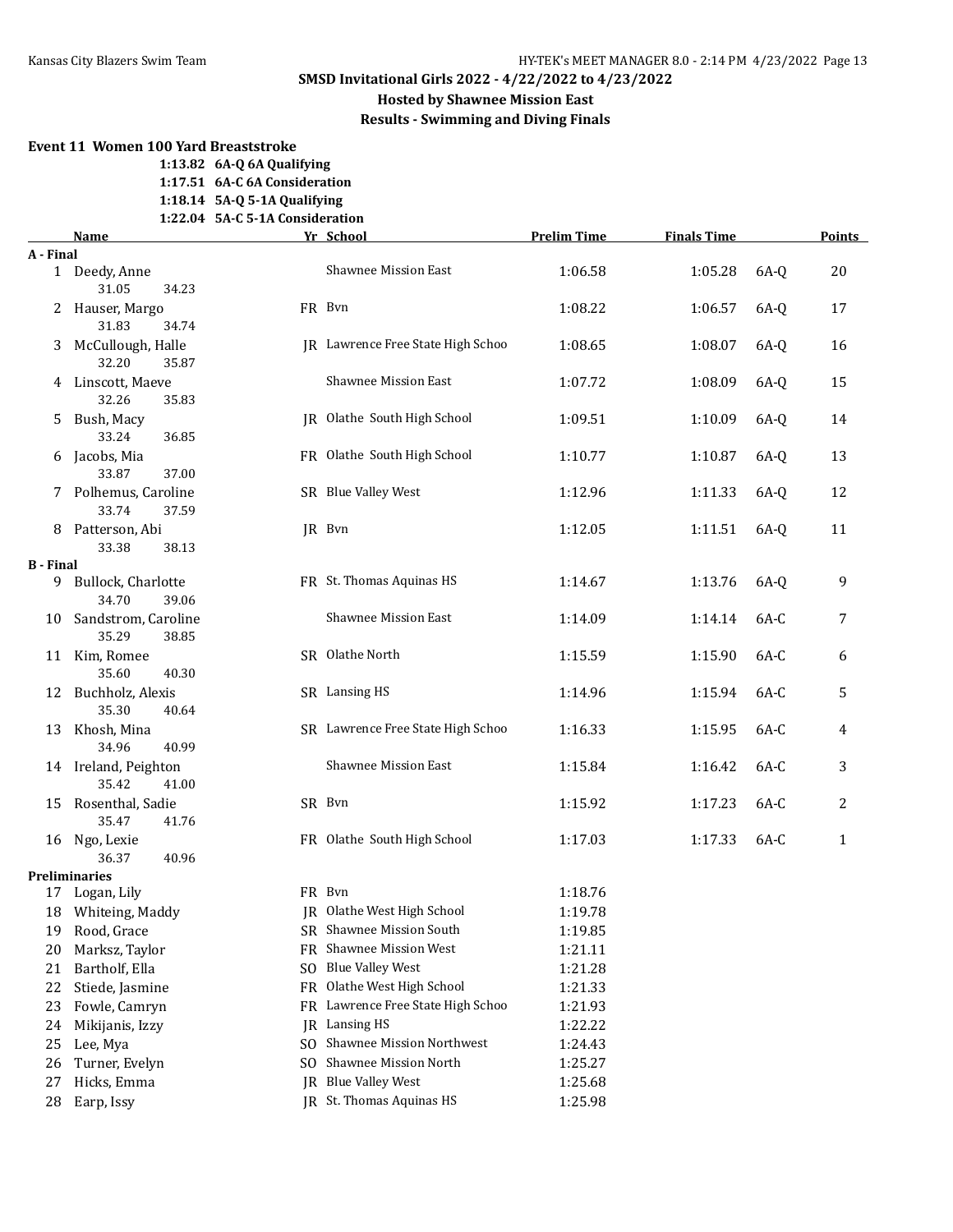### **Hosted by Shawnee Mission East**

# **Results - Swimming and Diving Finals**

### **Preliminaries ... (Event 11 Women 100 Yard Breaststroke)**

|     | <b>Name</b>        |     | Yr School                         | Prelim Time | <b>Finals Time</b> | <b>Points</b> |
|-----|--------------------|-----|-----------------------------------|-------------|--------------------|---------------|
| 29  | Acheson, Amanda    | IR- | Blue Valley West                  | 1:26.21     |                    |               |
| 30  | Morgan, Emory      | IR  | Olathe North                      | 1:27.45     |                    |               |
| 31  | Platt, Hannah      | IR  | Lansing HS                        | 1:29.45     |                    |               |
| 32  | Wilson, Mandy      | SR  | Lansing HS                        | 1:30.04     |                    |               |
| 33  | Huang, Reeny       | SR. | Olathe Northwest HS               | 1:30.74     |                    |               |
| 34  | Giles, Elisa       | IR  | Olathe South High School          | 1:31.56     |                    |               |
| 35  | Patrick, Katelyn   | SO. | <b>Shawnee Mission Northwest</b>  | 1:31.79     |                    |               |
| 36  | Ohlde, Lauren      | SO. | Shawnee Mission South             | 1:33.93     |                    |               |
| 37  | Miner, Kaitlyn     | IR  | Olathe West High School           | 1:34.92     |                    |               |
| 38  | Niemann, Lucy      | SO. | <b>Shawnee Mission South</b>      | 1:36.35     |                    |               |
| 39  | Outcalt, Lillie    |     | FR Lawrence Free State High Schoo | 1:36.89     |                    |               |
| 40  | Germanek, Kornelia | IR  | Olathe Northwest HS               | 1:38.84     |                    |               |
| 41  | Dummermuth, Elise  | IR. | Shawnee Mission North             | 1:38.96     |                    |               |
| 42  | Foshee, Audrey     | SO. | <b>Shawnee Mission West</b>       | 1:39.40     |                    |               |
| --- | Bullins, Lauren    | FR  | Olathe North                      | DQ          |                    |               |
| --- | Derr, Rosemary     | IR. | <b>Shawnee Mission South</b>      | DFS         |                    |               |

### **Event 12 Women 400 Yard Freestyle Relay**

# **4:09.85 6A-Q 6A Qualifying**

**4:10.83 5A-Q 5-1A Qualifying 4:22.34 6A-C 6A Consideration**

**4:23.37 5A-C 5-1A Consideration**

| <b>Team</b>        |         |                                                                                                                                                                                                                                   |                                                                                                           |                                  |                                                                                                                                                                                                                                                                                                   |                                                                           |         | <b>Finals Time</b>                                                                                                                                                                                    |        | <b>Points</b>                                                                                                                                                                                                                                   |
|--------------------|---------|-----------------------------------------------------------------------------------------------------------------------------------------------------------------------------------------------------------------------------------|-----------------------------------------------------------------------------------------------------------|----------------------------------|---------------------------------------------------------------------------------------------------------------------------------------------------------------------------------------------------------------------------------------------------------------------------------------------------|---------------------------------------------------------------------------|---------|-------------------------------------------------------------------------------------------------------------------------------------------------------------------------------------------------------|--------|-------------------------------------------------------------------------------------------------------------------------------------------------------------------------------------------------------------------------------------------------|
| A - Final          |         |                                                                                                                                                                                                                                   |                                                                                                           |                                  |                                                                                                                                                                                                                                                                                                   |                                                                           |         |                                                                                                                                                                                                       |        |                                                                                                                                                                                                                                                 |
| 1 Byn              |         |                                                                                                                                                                                                                                   |                                                                                                           |                                  |                                                                                                                                                                                                                                                                                                   |                                                                           | 3:44.83 | 3:40.50                                                                                                                                                                                               |        | 40                                                                                                                                                                                                                                              |
|                    |         |                                                                                                                                                                                                                                   |                                                                                                           |                                  |                                                                                                                                                                                                                                                                                                   |                                                                           |         |                                                                                                                                                                                                       |        |                                                                                                                                                                                                                                                 |
| 26.65              | 55.40   | 26.61                                                                                                                                                                                                                             | 55.38                                                                                                     | 27.19                            | 56.43                                                                                                                                                                                                                                                                                             | 25.12                                                                     | 53.29   |                                                                                                                                                                                                       |        |                                                                                                                                                                                                                                                 |
|                    |         |                                                                                                                                                                                                                                   |                                                                                                           |                                  |                                                                                                                                                                                                                                                                                                   |                                                                           | 3:49.07 |                                                                                                                                                                                                       |        | 34                                                                                                                                                                                                                                              |
|                    |         |                                                                                                                                                                                                                                   |                                                                                                           |                                  |                                                                                                                                                                                                                                                                                                   |                                                                           |         |                                                                                                                                                                                                       |        |                                                                                                                                                                                                                                                 |
| 26.15              | 54.17   | 27.42                                                                                                                                                                                                                             | 57.03                                                                                                     | 28.08                            | 58.66                                                                                                                                                                                                                                                                                             | 27.78                                                                     | 56.86   |                                                                                                                                                                                                       |        |                                                                                                                                                                                                                                                 |
|                    |         |                                                                                                                                                                                                                                   |                                                                                                           |                                  |                                                                                                                                                                                                                                                                                                   |                                                                           | 3:48.84 | 3:46.76                                                                                                                                                                                               |        | 32                                                                                                                                                                                                                                              |
|                    |         |                                                                                                                                                                                                                                   |                                                                                                           |                                  |                                                                                                                                                                                                                                                                                                   |                                                                           |         |                                                                                                                                                                                                       |        |                                                                                                                                                                                                                                                 |
| 27.49              | 57.92   | 27.42                                                                                                                                                                                                                             | 57.54                                                                                                     | 27.09                            | 57.21                                                                                                                                                                                                                                                                                             | 26.06                                                                     | 54.09   |                                                                                                                                                                                                       |        |                                                                                                                                                                                                                                                 |
|                    |         |                                                                                                                                                                                                                                   |                                                                                                           |                                  |                                                                                                                                                                                                                                                                                                   |                                                                           | 3:49.59 | 3:49.70                                                                                                                                                                                               | 6A-0   | 30                                                                                                                                                                                                                                              |
|                    |         |                                                                                                                                                                                                                                   |                                                                                                           |                                  |                                                                                                                                                                                                                                                                                                   | 3) Polhemus, Caroline SR                                                  |         | 4) Orr, Caroline JR                                                                                                                                                                                   |        |                                                                                                                                                                                                                                                 |
| 27.46              | 58.28   | 27.76                                                                                                                                                                                                                             | 58.46                                                                                                     | 27.07                            | 56.90                                                                                                                                                                                                                                                                                             | 26.06                                                                     | 56.06   |                                                                                                                                                                                                       |        |                                                                                                                                                                                                                                                 |
|                    |         |                                                                                                                                                                                                                                   |                                                                                                           |                                  |                                                                                                                                                                                                                                                                                                   |                                                                           | 4:00.25 |                                                                                                                                                                                                       |        | 28                                                                                                                                                                                                                                              |
|                    |         |                                                                                                                                                                                                                                   |                                                                                                           |                                  |                                                                                                                                                                                                                                                                                                   |                                                                           |         |                                                                                                                                                                                                       |        |                                                                                                                                                                                                                                                 |
| 28.57              | 59.64   | 28.48                                                                                                                                                                                                                             | 59.43                                                                                                     | 28.47                            | 59.70                                                                                                                                                                                                                                                                                             | 28.06                                                                     | 59.19   |                                                                                                                                                                                                       |        |                                                                                                                                                                                                                                                 |
| <b>Blue Valley</b> |         |                                                                                                                                                                                                                                   |                                                                                                           |                                  |                                                                                                                                                                                                                                                                                                   |                                                                           | 4:00.96 | 3:59.31                                                                                                                                                                                               | 6A-0   | 26                                                                                                                                                                                                                                              |
|                    |         |                                                                                                                                                                                                                                   |                                                                                                           |                                  |                                                                                                                                                                                                                                                                                                   |                                                                           |         |                                                                                                                                                                                                       |        |                                                                                                                                                                                                                                                 |
| 28.80              | 59.19   | 28.70                                                                                                                                                                                                                             | 1:00.52                                                                                                   | 29.61                            | 1:02.16                                                                                                                                                                                                                                                                                           | 27.05                                                                     | 57.44   |                                                                                                                                                                                                       |        |                                                                                                                                                                                                                                                 |
| Lansing HS         |         |                                                                                                                                                                                                                                   |                                                                                                           |                                  |                                                                                                                                                                                                                                                                                                   |                                                                           | 4:05.05 | 4:06.02                                                                                                                                                                                               |        | 24                                                                                                                                                                                                                                              |
|                    |         |                                                                                                                                                                                                                                   |                                                                                                           |                                  |                                                                                                                                                                                                                                                                                                   |                                                                           |         |                                                                                                                                                                                                       |        |                                                                                                                                                                                                                                                 |
| 29.67              | 1:01.60 | 28.85                                                                                                                                                                                                                             | 1:02.97                                                                                                   | 30.17                            | 1:02.21                                                                                                                                                                                                                                                                                           | 28.34                                                                     | 59.24   |                                                                                                                                                                                                       |        |                                                                                                                                                                                                                                                 |
|                    |         |                                                                                                                                                                                                                                   |                                                                                                           |                                  |                                                                                                                                                                                                                                                                                                   |                                                                           | 4:04.90 | 4:09.08                                                                                                                                                                                               | 6A-0   | 22                                                                                                                                                                                                                                              |
|                    |         |                                                                                                                                                                                                                                   |                                                                                                           |                                  |                                                                                                                                                                                                                                                                                                   |                                                                           |         |                                                                                                                                                                                                       |        |                                                                                                                                                                                                                                                 |
| 29.78              |         |                                                                                                                                                                                                                                   |                                                                                                           | 30.09                            | 1:04.04                                                                                                                                                                                                                                                                                           | 27.01                                                                     | 57.66   |                                                                                                                                                                                                       |        |                                                                                                                                                                                                                                                 |
| <b>B</b> - Final   |         |                                                                                                                                                                                                                                   |                                                                                                           |                                  |                                                                                                                                                                                                                                                                                                   |                                                                           |         |                                                                                                                                                                                                       |        |                                                                                                                                                                                                                                                 |
|                    |         |                                                                                                                                                                                                                                   |                                                                                                           |                                  |                                                                                                                                                                                                                                                                                                   |                                                                           | 4:16.66 | 4:05.77                                                                                                                                                                                               | $6A-Q$ | 18                                                                                                                                                                                                                                              |
|                    |         |                                                                                                                                                                                                                                   |                                                                                                           |                                  |                                                                                                                                                                                                                                                                                                   |                                                                           |         |                                                                                                                                                                                                       |        |                                                                                                                                                                                                                                                 |
| 29.49              | 1:00.31 | 29.77                                                                                                                                                                                                                             | 1:03.77                                                                                                   | 30.06                            | 1:04.42                                                                                                                                                                                                                                                                                           | 27.41                                                                     | 57.27   |                                                                                                                                                                                                       |        |                                                                                                                                                                                                                                                 |
|                    |         | 1) Blake, Sarah FR<br><b>Shawnee Mission East</b><br>1) Howard, Ella<br><b>Blue Valley West</b><br>1) Krizek, Faith FR<br>Olathe Northwest HS<br>1) Schmidt, Emma SR<br>1) Fluke, Maddie JR<br>Olathe North<br>1) Garza, Paige SR | 1) Packard, Samantha JR<br>1) Branstrom, Emma SO<br>1) Kankelfitz, Caitlynn SO<br>Olathe West High School | 2 Lawrence Free State High Schoo | Relay<br>$\mathbf{A}$<br>2) Hauser, Margo FR<br>$\mathbf{A}$<br>2) Day, Emma SR<br>$\overline{A}$<br>2) Barrett, Emmy<br>$\mathbf{A}$<br>$\overline{A}$<br>2) King, AnnMarie SO<br>$\overline{A}$<br>$\mathbf{A}$<br>2) Weihing, Tanja SR<br>$\mathbf{A}$<br>$\mathbf{A}$<br>2) Bergerat, Eden FR | 2) Vietti, Maleigha SR<br>2) Schneweis, Bella SO<br>2) Provost, Deanna JR |         | <b>Prelim Time</b><br>3) Barton, Charlotte FR<br>3) Liu, Silvia JR<br>3) Linscott, Maeve<br>3) King, Abby SR<br>3) Rabin, Alayna SO<br>3) Cline, Kailyn SR<br>3) Amos, Ella JR<br>3) Heeren, Halle JR |        | 6A-0<br>4) Blake, Caroline SR<br>$3:46.72$ 6A-0<br>4) McCullough, Halle JR<br>6A-0<br>4) Deedy, Anne<br>3:57.96 6A-Q<br>4) Wong, Carrie FR<br>4) Snyder, Emily JR<br>6A-0<br>4) Johnson, Ellie SR<br>4) Fink, Lydia SO<br>4) Bullins, Lauren FR |